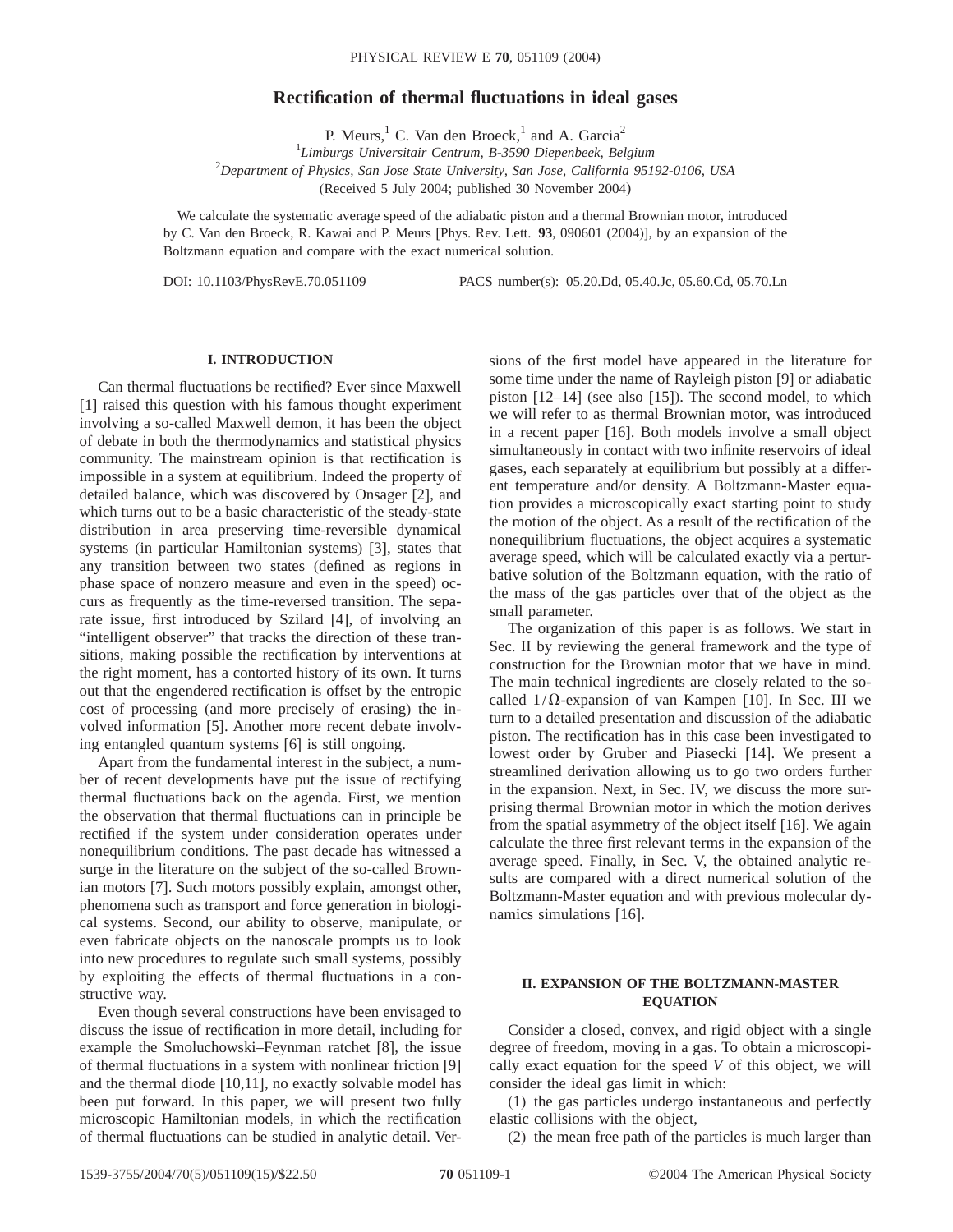the linear dimensions of the object (regime of a large Knudsen number),

(3) the (ideal) gas is initially at equilibrium, and hence at all times: the perturbation due to the collisions with the object is negligible in an infinitely large reservoir.

With these assumptions, there are no precollisional correlations between the speed of the object and those of the impinging gas particles, hence the Boltzmann ansatz of molecular chaos is exact [17]. In fact, since the collisions with the gas particles occur at random and uncorrelated in time, the speed *V* of the object is a Markov process and its probability density obeys a Boltzmann–Master equation of the following form:

$$
\frac{\partial P(V,t)}{\partial t} = \int dV'[W(V|V')P(V',t) - W(V'|V)P(V,t)].
$$
\n(1)

 $W(V|V')$  represents the transition probability per unit time to change the speed of the object from  $V'$  to  $V$ . Its detailed form can be easily obtained following arguments familiar from the kinetic theory of gases.

To construct a model for a Brownian motor, two additional ingredients need to be introduced. First, we have to operate under nonequilibrium conditions. This can most easily be achieved by considering that the object interacts not with a single but with two ideal gases, both at equilibrium in a separate reservoir, each at its own temperature and density. The physical separation (no particle exchange) between the gases can be achieved by using the object itself as a barrier (adiabatic piston) or by assuming that the object consists of two rigidly linked (closed and convex) units, each moving in one of the separate reservoirs containing the gases. Second, we need to break the spatial symmetry. In the adiabatic piston this is achieved by the asymmetric distribution of the gases with respect to the piston. In the thermal Brownian motor, at least one of the constitutive units needs to be spatially asymmetric. With these modifications in mind, we can still conclude that Eq. (1) remains valid, but the transition probability is now a sum of the contributions representing the collisions with the particles of each gas.

With the ingredients for a Brownian motor thus available, we expect that the object can rectify the fluctuating force resulting from the collisions with the gas particles. Hence it will develop a steady state average nonzero systematic speed, which we set out to calculate analytically. Unfortunately, an explicit exact solution of Eq. (1) cannot be obtained even at the steady state, and a perturbative solution is required. Since we expect that the rectification disappears in the limit of a macroscopic object, a natural expansion parameter is the ratio of the mass *m* of the gas particle over the mass  $M$  of the object. More precisely, we will use  $\varepsilon$  $=\sqrt{m/M}$  as the expansion parameter. In fact this type of expansion is very familiar for the equilibrium version of the adiabatic piston, namely the so-called Rayleigh particle. It has been developed with the primary aim of deriving exact Langevin equations from microscopic theory and culminated in the more general well-known  $1/\Omega$  expansion of van Kampen [10]. With the aim of streamlining this procedure for the direct calculation of the average drift velocity, with special attention to higher order corrections, we briefly review the technical details. First it is advantageous to introduce the transition probability  $W(V';r) = W(V|V')$ , defined in terms of the jump amplitude  $r = V - V'$ , since the latter jumps are anticipated to become small in the limit  $\varepsilon \rightarrow 0$ . One can then rewrite the Master equation as follows:

$$
\frac{\partial P(V,t)}{\partial t} = \int W(V-r;r)P(V-r,t) dr
$$

$$
- P(V,t) \int W(V;-r) dr.
$$
 (2)

A Taylor expansion of the transition probability in the first integral of Eq. (2) with respect to the jump amplitude leads to an equivalent expression under the form of the Kramers– Moyal expansion:

$$
\frac{\partial P(V,t)}{\partial t} = \sum_{n=1}^{\infty} \frac{(-1)^n}{n!} \left(\frac{d}{dV}\right)^n \{a_n(V)P(V,t)\},\tag{3}
$$

with the so-called "jump moments" given by

$$
a_n(V) = \int r^n W(V; r) dr.
$$
 (4)

Since the change in the speed of our object of mass *M*, i.e., the jump amplitude *r*, will, upon colliding with a particle of mass *m*, be of order  $\varepsilon^2 = m/M$ , the Kramers–Moyal expansion appears to provide the requested expansion in our small parameter. However, the parameter *M* will also appear implicitly in the speed *V*. Indeed, we expect that the object will, in the stationary regime, exhibit thermal fluctuations at an effective temperature  $T_{\text{eff}}$ , i.e.,  $\frac{1}{2}M\langle V^2 \rangle = \frac{1}{2}k_B T_{\text{eff}}$ . To take this into account, we switch to a dimensionless variable *x* of order 1:

$$
x = \sqrt{\frac{M}{k_B T_{\text{eff}}}} V.
$$
 (5)

The explicit value of  $T_{\text{eff}}$  will be determined below by selfconsistency, more precisely from the condition  $\langle x^2 \rangle = 1$  to first order in  $\varepsilon$ . The probability density  $P(x, t)$  for the new variable *x* thus obeys the following equation:

$$
\frac{\partial P(x,t)}{\partial t} = \sum_{n=1}^{\infty} \frac{(-1)^n}{n!} \left(\frac{d}{dx}\right)^n \{A_n(x)P(x,t)\},\tag{6}
$$

with rescaled jump moments,  $A_n(x)$ , defined as

$$
A_n(x) = \left(\sqrt{\frac{M}{k_B T_{\text{eff}}}}\right)^n a_n(x). \tag{7}
$$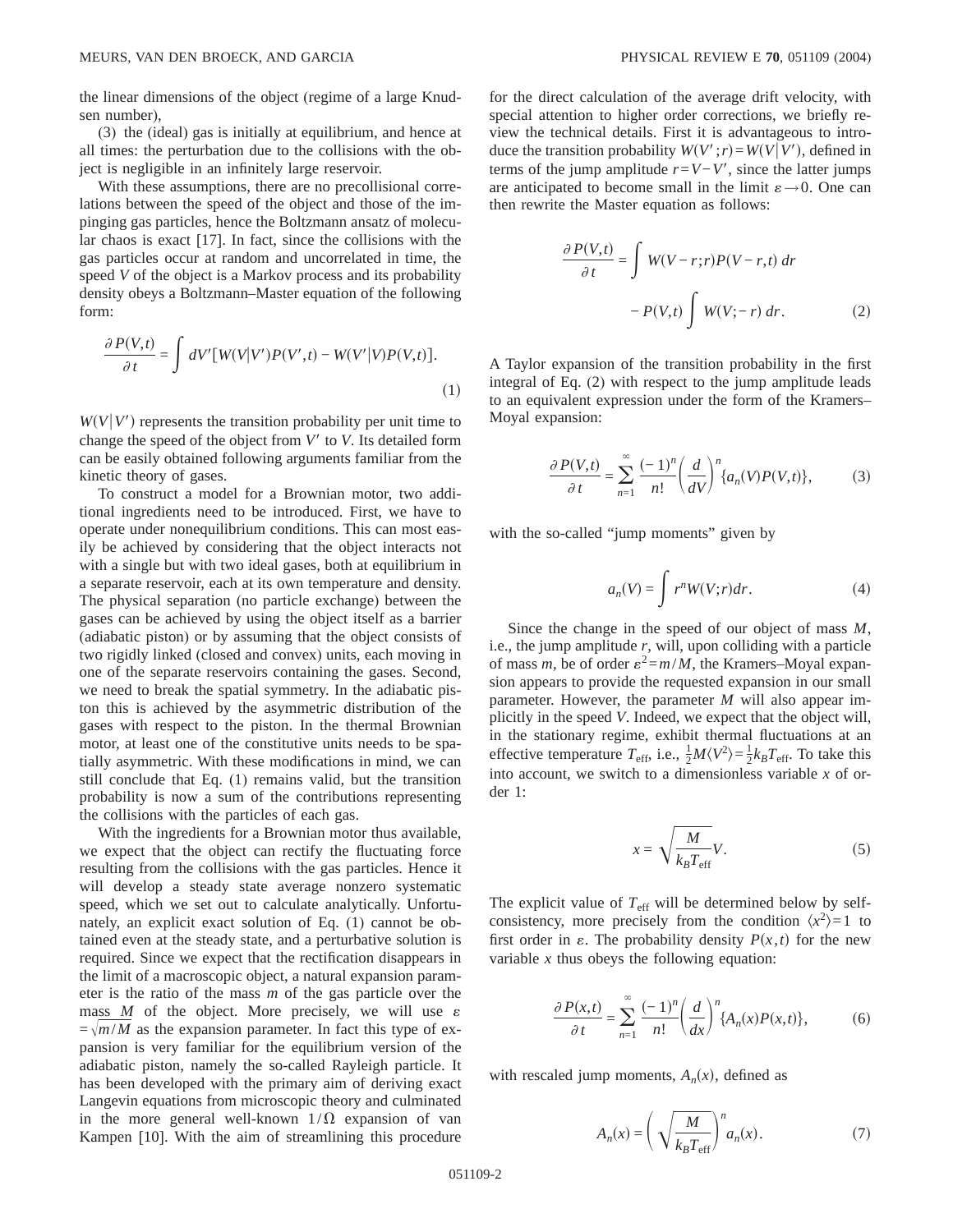

FIG. 1. The adiabatic piston.

Equivalently, and of more interest to us, the following set of coupled equations determine the moments  $\langle x^n \rangle$  $=\int x^n P(x,t) dx$ 

$$
\partial_t \langle x \rangle = \langle A_1(x) \rangle,
$$
  
\n
$$
\partial_t \langle x^2 \rangle = 2 \langle x A_1(x) \rangle + \langle A_2(x) \rangle,
$$
  
\n
$$
\partial_t \langle x^3 \rangle = 3 \langle x^2 A_1(x) \rangle + 3 \langle x A_2(x) \rangle + \langle A_3(x) \rangle,
$$
  
\n
$$
\partial_t \langle x^4 \rangle = 4 \langle x^3 A_1(x) \rangle + 6 \langle x^2 A_2(x) \rangle + 4 \langle x A_3(x) \rangle + \langle A_4(x) \rangle,
$$
\n(8)

$$
\partial_t \langle x^5 \rangle = 5 \langle x^4 A_1(x) \rangle + 10 \langle x^3 A_2(x) \rangle + 10 \langle x^2 A_3(x) \rangle + 5 \langle x A_4(x) \rangle
$$
  
+  $\langle A_5(x) \rangle$ ,

$$
\partial_t \langle x^6 \rangle = 6 \langle x^5 A_1(x) \rangle + 15 \langle x^4 A_2(x) \rangle + 20 \langle x^3 A_3(x) \rangle
$$
  
+ 15 \langle x^2 A\_4(x) \rangle + 6 \langle x A\_5(x) \rangle + \langle A\_6(x) \rangle

. . .

The exact solution of this coupled set of equations is as hopeless and equally difficult as the full Boltzmann-Master equation. However, a Taylor expansion in  $\varepsilon$  shows that the equations are no longer fully coupled and the calculation of a moment up to a finite order reduces to an in principle simple (but in practice tedious) algebraic problem.

## **III. THE ADIABATIC PISTON**

### **A. Motivation**

In Fig. 1, we have represented in a schematic way the construction of the Rayleigh piston and of its nonequilibrium version known as the adiabatic piston. We concentrate here on an (infinite) two-dimensional system, for reasons of simplicity. The piston is considered to be a single "flat" particle of length *L* and mass *M* with a unique degree of freedom, namely its position *x* along the horizontal axis. Since the piston has no internal degrees of freedom, it cannot transfer energy by "hidden" microscopic degrees of freedom. The absence of a corresponding heat exchange prompted the use of the name "adiabatic piston." The piston is moving inside an infinite rectangle separating the gases to its right and left from each other. These gases are initially taken separately in equilibrium, but not necessarily at equilibrium with each other. In the thermodynamic context of a macroscopic piston, this construction is an example of an indeterminate problem, i.e., the final position of the piston can not be predicted by the criterion of maximizing the total entropy, since it depends on the initial preparation of the gases [13] (see also [14]). The case of interest to us is when the mass of the piston is not macroscopically large, i.e., finite  $\varepsilon = \sqrt{m/M}$ . When operating furthermore at equilibrium, this Rayleigh piston provides an exactly solvable model, allowing, for example, the rigorous derivation of a linear Langevin equation appearing as the first nontrivial limit of the Boltzmann-Master equation in the limit  $\varepsilon \rightarrow 0$ . When the left and right gases are not at equilibrium, but exert equal pressure on the piston, the model becomes an example of a Brownian motor, which is able to perform work by rectifying pressure fluctuations [14]. In doing so, the single degree of freedom *x* also plays the role of a microscopic thermal conductivity, an issue that is quite relevant to other models of Brownian motors [18]. Since this model is essentially one-dimensional and the related calculations are relatively simple, we include it in this paper to illustrate the calculation procedure and at the same time to derive novel results for the average drift speed up to order  $\varepsilon^5$ .

## **B. Presentation of the model**

The ideal gases in the right and left compartments, separated from each other by the piston, are each at equilibrium with Maxwellian velocity distributions at temperatures  $T_1$ and  $T_2$ , and with uniform particle densities  $\rho_1$  and  $\rho_2$ , respectively. Since we are mainly interested in the rectification of fluctuations, we will focus on the case of mechanical equilibrium with equal pressure on both sides of the piston, i.e.,  $\rho_1 T_1 = \rho_2 T_2$ .

The motion of the piston is determined by the laws of Newton. Hence its velocity only changes, say, from V' to V when it undergoes a collision with a gas particle, its (*x*-component of the) velocity going from  $v'_x$  to  $v_x$ . Conservation of energy and momentum determines the postcollisional speeds in terms of the precollisional ones:

$$
\frac{1}{2}mv_x^2 + \frac{1}{2}MV^2 = \frac{1}{2}mv_x'^2 + \frac{1}{2}MV'^2,
$$
  

$$
mv_x + MV = mv_x' + MV',
$$

implying

$$
V = V' + \frac{2m}{m+M}(v'_x - V').
$$
 (9)

The transition probability  $W(V|V')$  then follows from standard arguments in kinetic theory of gases: one evaluates the frequency of collisions of gas particles of a given speed and subsequently integrates over all the speeds. Note that we have two separate contributions from the gas right ( $\rho_1$  and  $T_1$ ) and left ( $\rho_2$  and  $T_2$ ). The result reads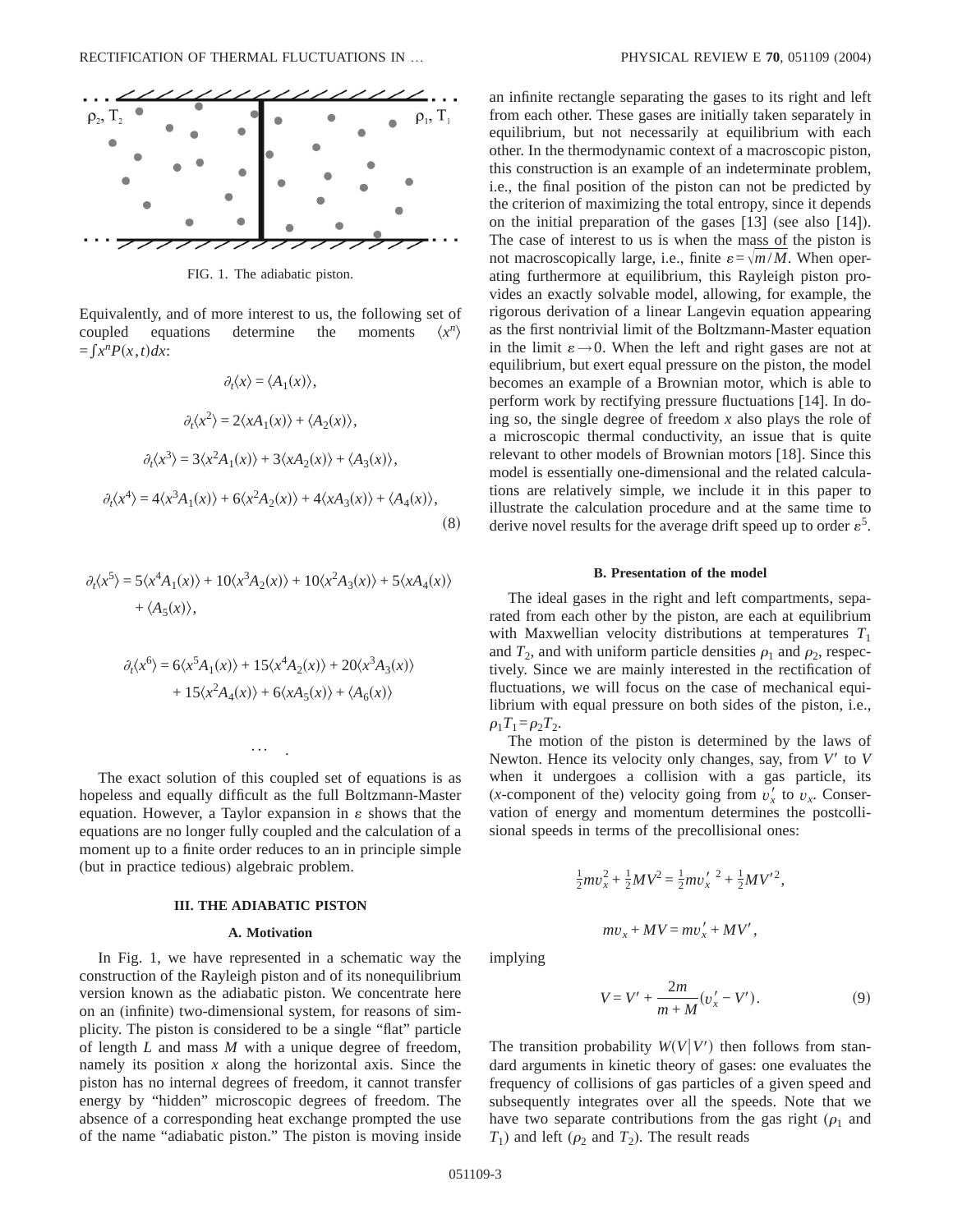$$
W(V|V') = \begin{cases} L\rho_1 \int_{-\infty}^{+\infty} dv_x (v_x - V') H[v_x - V'] \phi_1(v_x) \delta \left[ V' + \frac{2m}{m+M} (v_x - V') - V \right] & \text{if } V < V', \\ L\rho_2 \int_{-\infty}^{+\infty} dv_x (V' - v_x) H[V' - v_x] \phi_2(v_x) \delta \left[ V' + \frac{2m}{m+M} (v_x - V') - V \right] & \text{if } V > V', \end{cases}
$$

with *H* the Heaviside function,  $\delta$  the Dirac distribution and  $\phi_i$  the Maxwell–Boltzmann distribution at temperature  $T_i$ :

$$
\phi_i(v_x) = \sqrt{\frac{m}{2\pi k_B T_i}} \exp\left(\frac{-mv_x^2}{2k_B T_i}\right).
$$

Performing the integrals over the speed gives the following explicit result for the transition probability:

$$
W(V|V') = L\rho_1 \left[ \frac{m+M}{2m} \right]^2
$$
  
×(V'-V)H[V'-V] $\phi_1 \left( V' - \frac{m+M}{2m}(V'-V) \right)$   
+ $L\rho_2 \left[ \frac{m+M}{2m} \right]^2$   
×(V-V')H[V-V'] $\phi_2 \left( V' - \frac{m+M}{2m}(V'-V) \right)$ . (10)

From the transition probability, the rescaled jump moments  $A_n(x)$  (7) can be calculated. The exact expression for the *n*th jump moment is as follows (see also [19]):

$$
A_n(x) = 2^{(3n-1)/2}L \sqrt{\frac{k_B}{\pi m}} \frac{\varepsilon^n}{(1+\varepsilon^2)^n} T_{\text{eff}}^{-n/2} \Gamma \left[ \frac{2+n}{2} \right]
$$
  
\n
$$
\times \left( (-1)^n \rho_1 T_1^{(n+1)/2} \exp \left[ -\frac{T_{\text{eff}}}{2T_1} x^2 \varepsilon^2 \right] + O_2 T_2^{(n+1)/2}
$$
  
\n
$$
\times \Phi \left[ \frac{2+n}{2}, \frac{1}{2}, \frac{T_{\text{eff}}}{2T_1} x^2 \varepsilon^2 \right] + \rho_2 T_2^{(n+1)/2}
$$
  
\n
$$
\times \exp \left[ -\frac{T_{\text{eff}}}{2T_2} x^2 \varepsilon^2 \right] \Phi \left[ \frac{2+n}{2}, \frac{1}{2}, \frac{T_{\text{eff}}}{2T_2} x^2 \varepsilon^2 \right] \right)
$$
  
\n
$$
+ 2^{3n/2}L \sqrt{\frac{k_B}{\pi m}} \frac{\varepsilon^{n+1}}{(1+\varepsilon^2)^n} T_{\text{eff}}^{(1-n)/2} \Gamma \left[ \frac{3+n}{2} \right]
$$
  
\n
$$
\times x \left( (-1)^n \rho_1 T_1^{n/2} \exp \left[ -\frac{T_{\text{eff}}}{2T_1} x^2 \varepsilon^2 \right] - \rho_2 T_2^{n/2}
$$
  
\n
$$
\times \Phi \left[ \frac{3+n}{2}, \frac{3}{2}, \frac{T_{\text{eff}}}{2T_1} x^2 \varepsilon^2 \right] - \rho_2 T_2^{n/2}
$$
  
\n
$$
\times \exp \left[ -\frac{T_{\text{eff}}}{2T_2} x^2 \varepsilon^2 \right] \Phi \left[ \frac{3+n}{2}, \frac{3}{2}, \frac{T_{\text{eff}}}{2T_2} x^2 \varepsilon^2 \right], \qquad (11)
$$

with  $\Gamma$  the Gamma function:

$$
\Gamma[1+k] = k!, \qquad (12)
$$

$$
\Gamma\left[1+\frac{2k+1}{2}\right]=\frac{\sqrt{\pi}}{2^{k+1}}1\cdot 3\cdot 5\cdot \cdots \cdot (2k+1),
$$

and  $\Phi$  the Kummer function, in its integral representation given by

$$
\Phi[a,b,z] = \frac{\Gamma[b]}{\Gamma[b-a]\Gamma[a]} \int_0^1 e^{zt} t^{a-1} (1-t)^{b-a-1} dt. \quad (13)
$$

## **C. Stationary speed**

The moment equations (8) form together with the explicit expressions (11) for the jump moments the starting point for a straightforward perturbation in terms of the small parameter  $\varepsilon$ . To simplify notation, we introduce

$$
f(n) = L\sqrt{\frac{2}{\pi}}\sqrt{\frac{k_B}{m}}\frac{\rho_1 T_1^n + \rho_2 T_2^n}{T_{\text{eff}}^{n-1/2}},
$$
\n(14)

$$
g(n) = L \sqrt{\frac{k_B}{m}} \frac{\rho_1 T_1^n - \rho_2 T_2^n}{T_{\text{eff}}^{n-1/2}}.
$$
 (15)

Also, the limit  $\varepsilon \to 0$  entails a slowing down of the motion of the piston, which can be accounted for by introducing a new scaled time variable:

 $\tau = \varepsilon^2 t$ .

The equations for the first and second moments, expanded up to order  $\varepsilon^5$  and  $\varepsilon^4$ , respectively, are as follows (the expansion for higher moments up to the sixth moment can be found in Appendix A):

$$
\partial_{\tau}\langle x \rangle = -2f[1/2]\langle x \rangle - g[0]\langle x^2 \rangle \varepsilon + \frac{1}{3}(6f[1/2]\langle x \rangle \n-f[-1/2]\langle x^3 \rangle) \varepsilon^2 + g[0]\langle x^2 \rangle \varepsilon^3 + (-2f[1/2]\langle x \rangle \n+ \frac{1}{3}f[-1/2]\langle x^3 \rangle + \frac{1}{60}f[-3/2]\langle x^5 \rangle) \varepsilon^4 - g[0]\langle x^2 \rangle \varepsilon^5 \n+ O(\varepsilon^6),
$$
\n(16)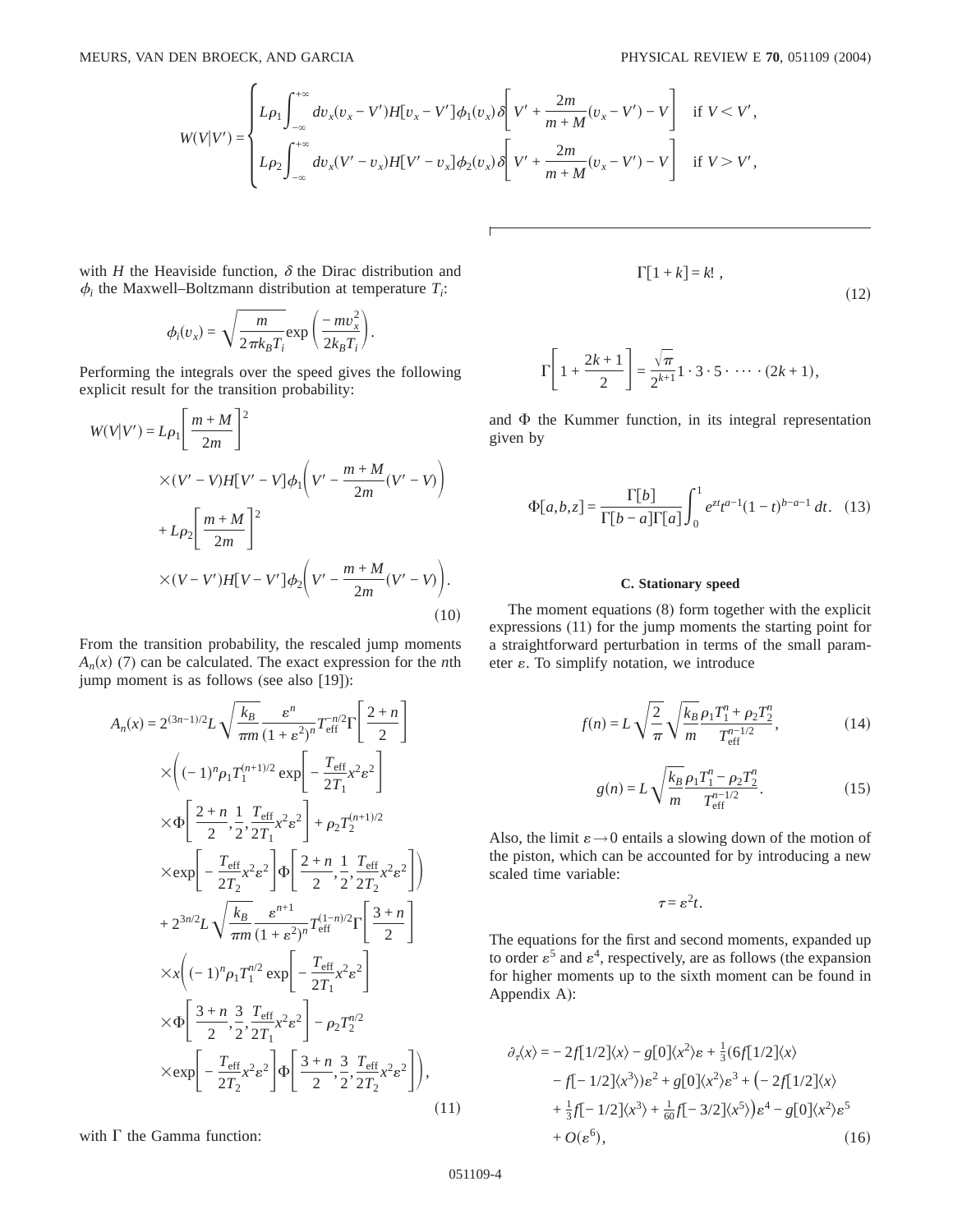$$
\partial_{\tau}\langle x^{2}\rangle = 4(f[3/2] - f[1/2]\langle x^{2}\rangle) - 2g[0]\langle x^{3}\rangle \varepsilon + 2(-4f[3/2] \n+ 5f[1/2]\langle x^{2}\rangle - \frac{1}{3}f[-1/2]\langle x^{4}\rangle \varepsilon^{2} + 4g[0]\langle x^{3}\rangle \varepsilon^{3} \n+ (12f[3/2] - 16f[1/2]\langle x^{2}\rangle + \frac{7}{6}f[-1/2]\langle x^{4}\rangle \n+ \frac{1}{30}f[-3/2]\langle x^{6}\rangle \varepsilon^{4} + O(\varepsilon^{5}).
$$
\n(17)

Note that the condition of macroscopic equilibrium  $(\rho_1 T_1)$  $= \rho_2 T_2$  was used to derive these equations. In particular, without this constraint, an additional term corresponding to a constant, velocity-independent, force acting on the piston would be present in Eq. (16).

To lowest order in  $\varepsilon$ , the equation for the first moment, Eq. (16), is not coupled to higher order moments. It displays the usual linear relaxation term of the velocity, namely, in original variables,  $M \partial_t \langle V \rangle = -\gamma \langle V \rangle$ , with friction coefficient  $\gamma$ :

$$
\gamma = 4L \sqrt{\frac{k_B m}{2\pi}} (\rho_1 \sqrt{T_1} + \rho_2 \sqrt{T_2}).
$$
 (18)

For  $T_1 = T_2$  and (consequently)  $\rho_1 = \rho_2$ , this result is in agreement with [10]. We conclude that at this order of the perturbation, the steady-state speed is zero. This is not surprising since any asymmetry is buried at the level of linear response theory.

Going beyond the lowest order, one enters into the domain where fluctuations and nonlinearity are intertwined. The first moment is now coupled to the higher order moments. Therefore, we focus on the steady state speed reached by the piston in the long time limit. We will omit, for simplicity of notation, a superscript *st* to refer to this stationary regime. Recalling that we defined the effective temperature

 $T_{\text{eff}}$  by the condition  $\langle x^2 \rangle = 1$  at the lowest order in  $\varepsilon$ , we immediately find from Eq.  $(16)$  that at order  $\varepsilon$  the piston will indeed develop a nonzero average systematic speed equal to  $\epsilon g(0)/[2f(1/2)]$ . The explicit value of  $T_{\text{eff}}$  follows from Eq. (17), implying at lowest order in  $\varepsilon$  that  $\langle x^2 \rangle = f(3/2)/f(1/2)$  $=1$ . In original variables, cf. Eq. (5), these results read as follows:

$$
T_{\text{eff}} = \sqrt{T_1 T_2} \tag{19}
$$

and

$$
\langle V \rangle = \frac{\sqrt{2\pi}}{4} \sqrt{\frac{m}{M}} \left( \sqrt{\frac{k_B T_1}{M}} - \sqrt{\frac{k_B T_2}{M}} \right) + \cdots. \tag{20}
$$

Although there is no macroscopic force present (pressures on both sides of the piston are equal), the piston attains a stationary state with a nonzero average velocity toward the higher temperature region. Fluctuations conspire with the spatial asymmetry to induce a net motion in the absence of macroscopic forces. It is also clear from Eq. (20) that the net motion vanishes when  $T_1 = T_2$  and also in the macroscopic limit  $M \rightarrow \infty$ . The above result was already derived in [14], but the calculation presented here is streamlined so as to allow for a swift calculation of higher order corrections.

At each of the next orders, a coupling arises to a next higher order moment. We shall present here the results up to order  $\varepsilon^5$ , requiring the evaluation of the moments  $\langle x^2 \rangle$ ,  $\langle x^3 \rangle$ ,  $\langle x^4 \rangle$ ,  $\langle x^5 \rangle$ , and  $\langle x^6 \rangle$ , up to orders  $\varepsilon^4$ ,  $\varepsilon^3$ ,  $\varepsilon^2$ ,  $\varepsilon^1$ , and  $\varepsilon^0$ , respectively (cf. Appendix A for details of the calculation). The resulting expression for the average stationary speed in the original variable  $V$  up to fifth order in  $\varepsilon$  is

$$
\langle V \rangle = \left(\frac{m}{M}\right)^{1/2} \sqrt{\frac{\pi k_B}{2M}} \frac{1}{2} (\sqrt{T_1} - \sqrt{T_2}) + \left(\frac{m}{M}\right)^{3/2} \sqrt{\frac{\pi k_B}{2M}} \left(\frac{1}{4} (\sqrt{T_1} - \sqrt{T_2}) - \frac{1}{3} \frac{\rho_1 \sqrt{T_2} + \rho_2 \sqrt{T_1}}{\rho_1 \sqrt{T_1} + \rho_2 \sqrt{T_2}} (\sqrt{T_1} - \sqrt{T_2}) + \frac{\pi}{16} \frac{(\sqrt{T_1} - \sqrt{T_2})^3}{\sqrt{T_1 T_2}}\right)
$$
  
+ 
$$
\left(\frac{m}{M}\right)^{5/2} \sqrt{\frac{\pi k_B}{2M}} \frac{1}{8} \left((\sqrt{T_1} - \sqrt{T_2}) - 5 \frac{(\rho_1 T_1^{1/2} + \rho_2 T_2^{1/2})^2 T_1 T_2 (\sqrt{T_1} - \sqrt{T_2})}{(\rho_1 \sqrt{T_1} + \rho_2 \sqrt{T_2})^2} + \frac{85}{18} \frac{\rho_1 \sqrt{T_2} + \rho_2 \sqrt{T_1}}{\rho_1 \sqrt{T_1} + \rho_2 \sqrt{T_2}} (\sqrt{T_1} - \sqrt{T_2})
$$
  
+ 
$$
\frac{1}{3} \frac{\rho_1 T_1^{3/2} + \rho_2 T_2^{3/2}}{\rho_1 \sqrt{T_1} + \rho_2 \sqrt{T_2}} T_1 T_2 (\sqrt{T_1} - \sqrt{T_2}) - \frac{29 \pi}{12} \frac{(\sqrt{T_1} - \sqrt{T_2})^3}{\sqrt{T_1 T_2}} + \frac{47 \pi}{12} \frac{(\rho_1 T_1^{1/2} + \rho_2 T_2^{1/2})(\sqrt{T_1} - \sqrt{T_2})^3}{(\rho_1 \sqrt{T_1} + \rho_2 \sqrt{T_2})} - \frac{3 \pi^2}{4} \frac{(\sqrt{T_1} - \sqrt{T_2})^5}{T_1 T_2}\right)
$$
  
+ 
$$
\cdots
$$
 (21)

As required, the average speed is zero at equilibrium, when  $T_1 = T_2$ . Note also that the average speed depends on the densities of the gases solely through their ratio  $\rho_1 / \rho_2$ . This implies that, for  $T_1$  and  $T_2$  fixed, varying the densities will not modify the steady-state velocity when operating at mechanical equilibrium. In Figs.  $2(a)$  and  $2(b)$ , we illustrate the dependence of  $\langle V \rangle$  on the temperatures: the piston always moves towards the high temperature region and its speed increases with the temperature difference.

## **IV. THERMAL BROWNIAN MOTOR**

#### **A. Motivation**

The systematic motion observed in the adiabatic piston is not entirely surprising since the piston is embedded in a non-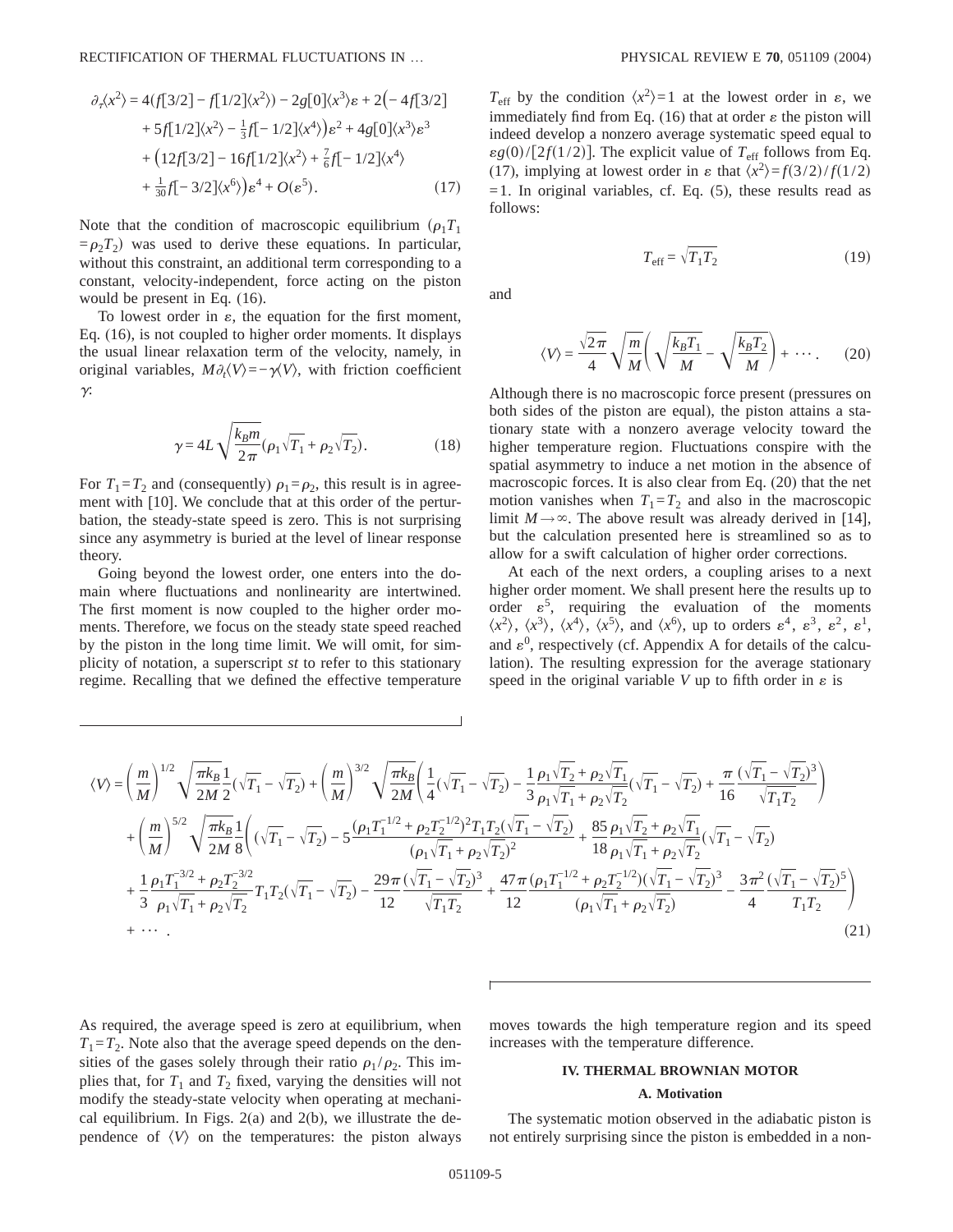

FIG. 2. Stationary average speed of the adiabatic piston according to Eq. (21). Top: For  $\rho_1=0.25$  and  $T_1=2.0$  fixed, the speed is shown as a function of  $T_2$ . Note that  $\rho_2$  is determined by the condition of mechanical equilibrium  $(\rho_1 T_1 = \rho_2 T_2)$  and that the piston always moves to the higher temperature region. Bottom: the speed of the piston as a function of  $T_1$  and  $T_2$ , for  $\rho_1=0.25$  and  $\rho_2$  $= \rho_1 T_1 / T_2$ . The velocity vanishes when  $T_1 = T_2$  and is maximal for a large temperature difference. The following parameter values were used: mass of the gas particles  $m=1$ , mass of the piston  $M=100$  and  $k_B$ =1 by choice of units.

equilibrium state with an explicit spatial asymmetry of its surroundings. More interesting is the case of the thermal Brownian motor, which was introduced and studied by molecular dynamics in a recent paper [16]. While the spatial environment is perfectly symmetric here, the object itself has a spatial asymmetry. The nonequilibrium conditions are generated by its interaction with two (or more) ideal gases that are not at the same temperature. The perturbative analysis, presented for the adiabatic piston, can be repeated here but is more involved because the problem is now genuinely twodimensional.

#### **B. Presentation of the model**

Consider a two-dimensional convex and closed object with total circumference *S*. Suppose that *dS* is a small part of the surface, inclined at an angle  $\theta$ , measured counterclockwise from the *x*-axis (see Fig. 3). We define the form factor  $F(\theta)$  as the fraction of the surface with orientation  $\theta$ . This means that *S F* $(\theta)d\theta$  is the length of the surface with orientation between  $\theta$  and  $\theta + d\theta$ . One can immediately verify that *F* satisfies

$$
F(\theta) \ge 0, \quad \text{positivity}, \tag{22a}
$$



FIG. 3. A closed and convex object with total circumference *S*. The length of the surface with an orientation between  $\theta$  and  $\theta + d\theta$  is *S F* $(\theta)d\theta$ , defining the form factor *F* $(\theta)$ .

$$
\int_0^{2\pi} d\theta F(\theta) = 1, \quad \text{normalization}, \tag{22b}
$$

$$
\int_0^{2\pi} d\theta F(\theta) \sin \theta = \int_0^{2\pi} d\theta F(\theta) \cos \theta = 0, \text{ object is closed.}
$$
\n(22c)

To simplify notation we will write  $\langle \sin \theta \rangle$  instead of  $\int_0^{2\pi} d\theta F(\theta) \sin \theta$ .

We suppose that the object, with total mass *M* and velocity *V* , has no rotational degree of freedom and a single trans- $\rightarrow$ lational degree of freedom. Choosing the latter oriented following the *x*-axis, we can write  $\vec{V} = (V,0)$ . Collisions of the gas particles, of mass *m* and velocity  $\vec{v}$ , with the object are supposed to be instantaneous and perfectly elastical. Hence, pre- and postcollisional velocities of the object, V' and V, and of a gas particle,  $\vec{v'} = (v'_x, v'_y)$  and  $\vec{v} = (v_x, v_y)$ , are linked by conservation of the total energy and the momentum in the *x*-direction,

$$
\frac{1}{2}MV'^2 + \frac{1}{2}mv_x'^2 + \frac{1}{2}mv_y'^2 = \frac{1}{2}MV^2 + \frac{1}{2}mv_x^2 + \frac{1}{2}mv_y^2, (23)
$$

$$
mv_x' + MV' = mv_x + MV.
$$
 (24)

Furthermore, we assume a (short-range) central force, implying that the component of the momentum of the gas particle along the contact surface of the object is conserved:

$$
\vec{v}' \cdot \vec{e}_{\parallel} = \vec{v} \cdot \vec{e}_{\parallel},\tag{25}
$$

with  $\vec{e}_{\parallel} = (\cos \theta, \sin \theta)$ , see Fig. 3. This yields for the postcollisional speed *V*:

$$
V = V' + \frac{2\frac{m}{M}\sin^2\theta}{1 + \frac{m}{M}\sin^2\theta} (v'_x - V' - v'_y \cot\theta). \tag{26}
$$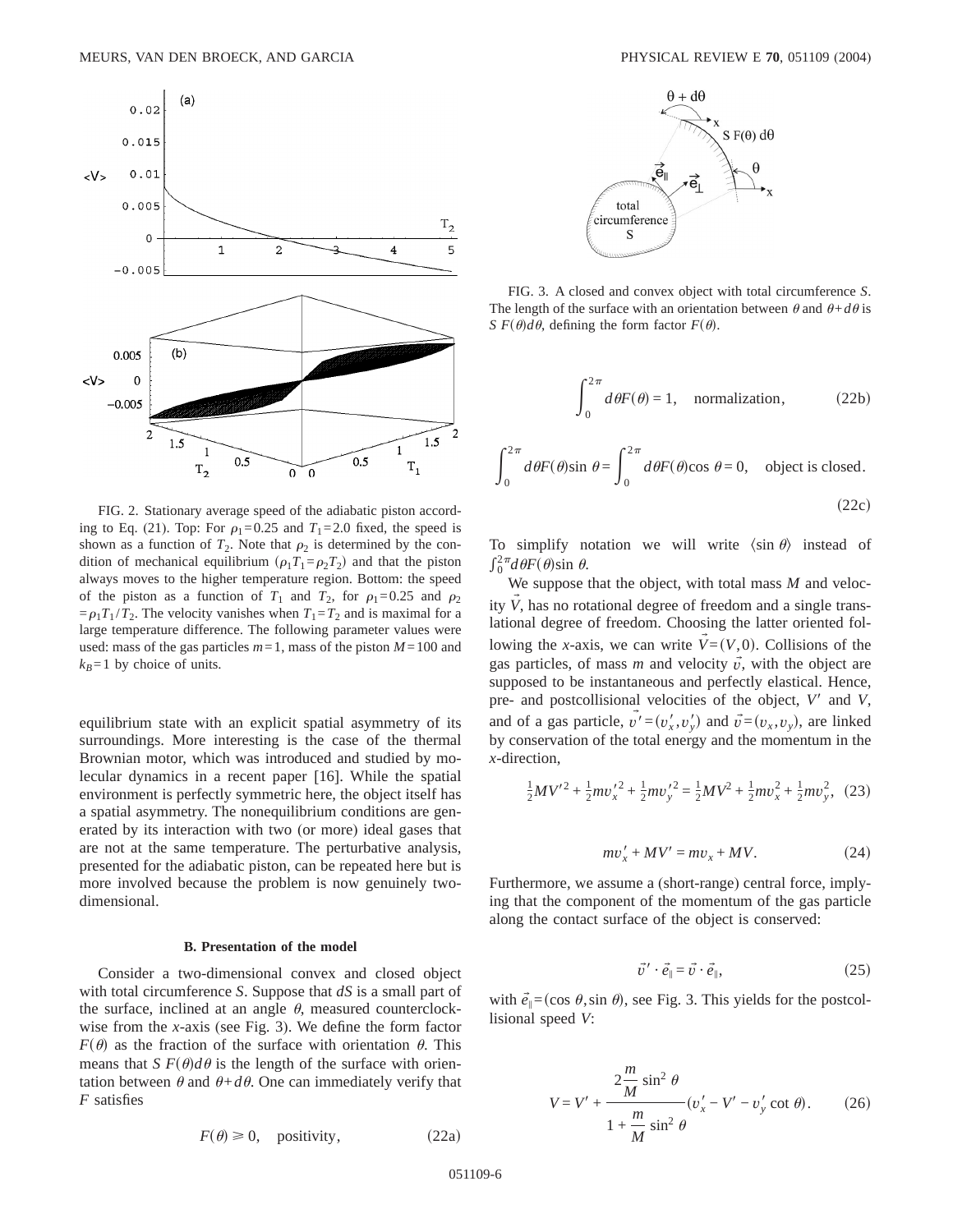

FIG. 4. Four different realizations of the thermal Brownian motor, each consisting of two rigidly linked units. The units are simple convex objects: a bar of length *L*, a disk of radius *R* or an isosceles triangle with apex angle  $2\theta_0$  and base *L*. (a) was introduced in [16] and will be referred to here as *Triangula*.

Similar to in the adiabatic piston problem, we start from the linear Boltzmann equation (1), which is exact in the ideal gas limit, to describe the motion of the object. The object consists of rigidly linked (closed and convex) parts, each sitting in a reservoir *i* containing an ideal gas with uniform particle density  $\rho_i$  and Maxwellian velocity distribution  $\phi_i$  at temperature *Ti* :

$$
\phi_i(v_x, v_y) = \frac{m}{2\pi k_B T_i} \exp\left(\frac{-m(v_x^2 + v_y^2)}{2k_B T_i}\right).
$$
 (27)

Examples of the construction with two reservoirs are schematically represented in Fig. 4. The transition probability  $W(V|V')$  is then the sum of the contributions of the different units of the object and can be calculated, starting from the basic arguments of the kinetic theory. The contribution *dWi* to  $W(V|V')$  of the surface section of size  $dS_i$ , with orientation in  $[\theta, \theta + d\theta]$ , exposed to the gas mixture *i* is

$$
dW_i(V|V') = S_iF_i(\theta)d\theta \int_{-\infty}^{+\infty} dv'_x \int_{-\infty}^{+\infty} dv'_y H[(\vec{V'} - \vec{v'}) \cdot \vec{e}_\perp]
$$
  
 
$$
\times |(\vec{V'} - \vec{v'}) \cdot \vec{e}_\perp| \rho_i \phi_i(v'_x, v'_y)
$$
  
 
$$
\times \delta \left[ V - V' - \frac{2\frac{m}{M}\sin^2\theta}{1 + \frac{m}{M}\sin^2\theta} (v'_x - V' - v'_y \cot\theta) \right],
$$
 (28)

with  $H$  the Heaviside function,  $\delta$  the Dirac distribution and  $\vec{e}_\perp$ =(sin  $\theta$ ,−cos  $\theta$ ) a unit vector normal to the surface (see Fig. 3). The total transition probability is then given by

$$
W(V|V') = \sum_{i} \int_{0}^{2\pi} dW_{i}(V|V').
$$
 (29)

The integrals over the speed of the colliding gas particles can be performed explicitly, resulting in

$$
W(V|V') = \frac{1}{4} \sum_{i} S_{i} \rho_{i} \sqrt{\frac{m}{2 \pi k_{B} T_{i}}} \left( (V' - V)H[V' - V] \int_{\sin \theta > 0} + (V - V')H[V - V'] \int_{\sin \theta < 0} \right) d\theta F_{i}(\theta) \left( \frac{M}{m \sin \theta} + \sin \theta \right)^{2}
$$
  

$$
\times \exp \left[ -\frac{m \left( V' + \frac{1}{2} \left[ (V - V') \left( 1 + \frac{M}{m \sin^{2} \theta} \right) \right] \right)^{2} \sin^{2} \theta}{2k_{B} T_{i}} \right].
$$
 (30)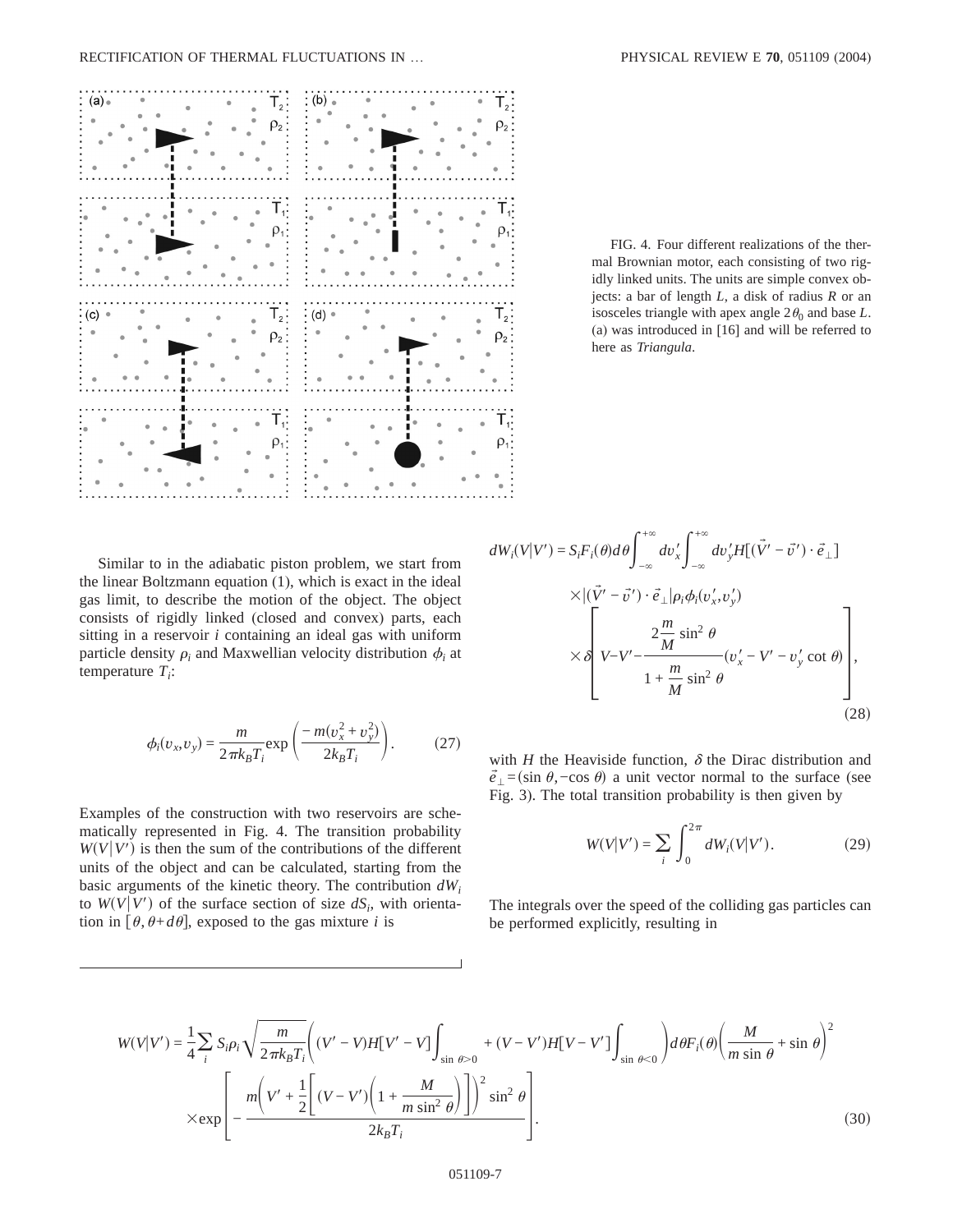The remaining integral depends on the shape of the object.

Following the general setup, we switch to the dimensionless variable  $x = \sqrt{M/k_B T_{\text{eff}}}V$ , cf. (5), with the effective temperature  $T_{\text{eff}}$  to be determined from the condition  $\langle x^2 \rangle = 1$ . The exact expression for the *n*th rescaled jump moment  $A_n(x)$ , cf. (7), is then

$$
A_n(x) = (-1)^n 2^{(3n-1)/2} \sum_i S_i \rho_i \sqrt{\frac{k_B T_i}{\pi m}} \left(\frac{T_i}{T_{\text{eff}}}\right)^{n/2} \varepsilon^{-n/2}
$$
  
\n
$$
\times \left(\int_{\sin \theta < 0} + (-1)^n \int_{\sin \theta > 0} \right) d\theta F_i(\theta)
$$
  
\n
$$
\times \exp \left[ -\frac{T_{\text{eff}} \sin^2 \theta}{2T_i} x^2 \varepsilon^2 \right] \left(\frac{\varepsilon^2 \sin \theta}{1 + \varepsilon^2 \sin^2 \theta}\right)^n
$$
  
\n
$$
\times \left(\Gamma \left[1 + \frac{n}{2}\right] \Phi \left[1 + \frac{n}{2}, \frac{1}{2}, \frac{T_{\text{eff}} \sin^2 \theta}{2T_i} x^2 \varepsilon^2 \right] + \varepsilon x \sin \theta \sqrt{\frac{2T_{\text{eff}}}{T_i}} \Gamma \left[\frac{3 + n}{2}\right]
$$
  
\n
$$
\times \Phi \left[\frac{3 + n}{2}, \frac{3}{2}, \frac{T_{\text{eff}} \sin^2 \theta}{2T_i} x^2 \varepsilon^2 \right] \right) \tag{31}
$$

with  $\Gamma$  the Gamma function (12) and  $\Phi$  the Kummer function (13).

#### **C. Stationary speed**

The equations of moments (8), together with the explicit expressions for the jump moments (31), provide the starting point for a straightforward series expansion in terms of the small parameter  $\varepsilon$ . The equations for the first and second moments, expanded up to order  $\varepsilon^5$  and  $\varepsilon^4$ , respectively, are given by  $(\tau=\varepsilon^2 t)$ 

$$
\partial_{\tau}(x) = \sum_{i} S_{i} \rho_{i} \sqrt{\frac{k_{B} T_{i}}{m}} \left[ -2 \sqrt{\frac{2}{\pi}} \langle \sin^{2} \theta \rangle_{i} \langle x \rangle \right]
$$
  
+  $\left( \sqrt{\frac{T_{i}}{T_{\text{eff}}}} - \sqrt{\frac{T_{\text{eff}}}{T_{i}}} \langle x^{2} \rangle \right) \langle \sin^{3} \theta \rangle_{i} \epsilon$   
+  $\frac{1}{3} \sqrt{\frac{2}{\pi}} \left( 6 \langle x \rangle - \frac{T_{\text{eff}}}{T_{i}} \langle x^{3} \rangle \right) \langle \sin^{4} \theta \rangle_{i} \epsilon^{2}$   
-  $\left( \sqrt{\frac{T_{i}}{T_{\text{eff}}}} - \sqrt{\frac{T_{\text{eff}}}{T_{i}}} \langle x^{2} \rangle \right) \langle \sin^{5} \theta \rangle_{i} \epsilon^{3}$   
+  $\sqrt{\frac{2}{\pi}} \left( -2 \langle x \rangle + \frac{1}{3} \frac{T_{\text{eff}}}{T_{i}} \langle x^{3} \rangle + \frac{1}{60} \left( \frac{T_{\text{eff}}}{T_{i}} \right)^{2} \langle x^{5} \rangle \right)$   
 $\times \langle \sin^{6} \theta \rangle_{i} \epsilon^{4} + \left( \sqrt{\frac{T_{i}}{T_{\text{eff}}}} - \sqrt{\frac{T_{\text{eff}}}{T_{i}}} \langle x^{2} \rangle \right) \langle \sin^{7} \theta \rangle_{i} \epsilon^{5} \right]$   
+  $O(\epsilon^{6}),$  (32)

$$
\partial_{\tau}\langle x^{2}\rangle = \sum_{i} S_{i}\rho_{i} \sqrt{\frac{k_{B}T_{i}}{m}} \Bigg[ -4 \sqrt{\frac{2}{\pi}} \Big( -\frac{T_{i}}{T_{\text{eff}}} + \langle x^{2}\rangle \Big) \langle \sin^{2} \theta \rangle_{i} \n+ 2 \Big( 4 \sqrt{\frac{T_{i}}{T_{\text{eff}}}} \langle x \rangle - \sqrt{\frac{T_{\text{eff}}}{T_{i}}} \langle x^{3}\rangle \Big) \langle \sin^{3} \theta \rangle_{i} \varepsilon \n+ 2 \sqrt{\frac{2}{\pi}} \Big( -4 \frac{T_{i}}{T_{\text{eff}}} + 5 \langle x^{2}\rangle - \frac{1}{3} \frac{T_{\text{eff}}}{T_{i}} \langle x^{4}\rangle \Big) \langle \sin^{4} \theta \rangle_{i} \varepsilon^{2} \n+ 2 \Big( -7 \sqrt{\frac{T_{i}}{T_{\text{eff}}}} \langle x \rangle + 2 \sqrt{\frac{T_{\text{eff}}}{T_{i}}} \langle x^{3}\rangle \Big) \langle \sin^{5} \theta \rangle_{i} \varepsilon^{3} \n+ \sqrt{\frac{2}{\pi}} \Big( -16 \langle x^{2}\rangle + \frac{7}{6} \frac{T_{\text{eff}}}{T_{i}} \langle x^{4}\rangle \n+ \frac{1}{30} \Big( \frac{T_{\text{eff}}}{T_{i}} \Big)^{2} \langle x^{6}\rangle \Big) \langle \sin^{6} \theta \rangle_{i} \varepsilon^{4} \Bigg] + O(\varepsilon^{5}). \tag{33}
$$

Note that a term of order  $\varepsilon^{-1}$  in the series for  $\partial_{\tau} \langle x \rangle$  is zero because of the property (22c). Such a term would correspond to a constant, velocity-independent, force acting on the object. It should indeed be zero, since each gas mixture separately is in equilibrium. From Eq. (32) we also immediately recognize to lowest order in  $\varepsilon$  the linear relaxation law, written in original variables as  $M \partial_t \langle V \rangle = -\gamma \langle V \rangle$ , with  $\gamma = \sum_i \gamma_i$  and  $\gamma$ <sub>i</sub> the linear friction coefficient, due to the section of the motor sitting in gas mixture *i*:

$$
\gamma_i = 4S_i \rho_i \sqrt{\frac{k_B T_i m}{2\pi}} \int_0^{2\pi} d\theta F_i(\theta) \sin^2 \theta.
$$
 (34)

At this level of the perturbation, the speed of the object is zero: no rectification takes place at the level of linear response.

In order to find the first nonzero contribution to the velocity  $\langle x \rangle$ , we need the terms up to order  $\varepsilon$ . From the definition of  $T_{\text{eff}}$ , by the condition  $\langle x^2 \rangle = 1$  up to lowest order in  $\varepsilon$ , we find from Eq. (33)

$$
T_{\rm eff} = \frac{\sum_{i} \gamma_{i} T_{i}}{\sum_{i} \gamma_{i}}.
$$
 (35)

The lowest nonzero term for the average velocity then follows from Eq. (32) and reads in the original variable *V*:

$$
\langle V \rangle = \sqrt{\frac{m}{M}} \sqrt{\frac{\pi k_B T_{\text{eff}}}{8M}} \frac{\sum_{i} S_i \rho_i \left( \frac{T_i}{T_{\text{eff}}} - 1 \right) \int_0^{2\pi} d\theta F_i(\theta) \sin^3 \theta}{\sum_{i} S_i \rho_i \sqrt{\frac{T_i}{T_{\text{eff}}}} \int_0^{2\pi} d\theta F_i(\theta) \sin^2(\theta)}
$$
  
+  $\cdots$  (36)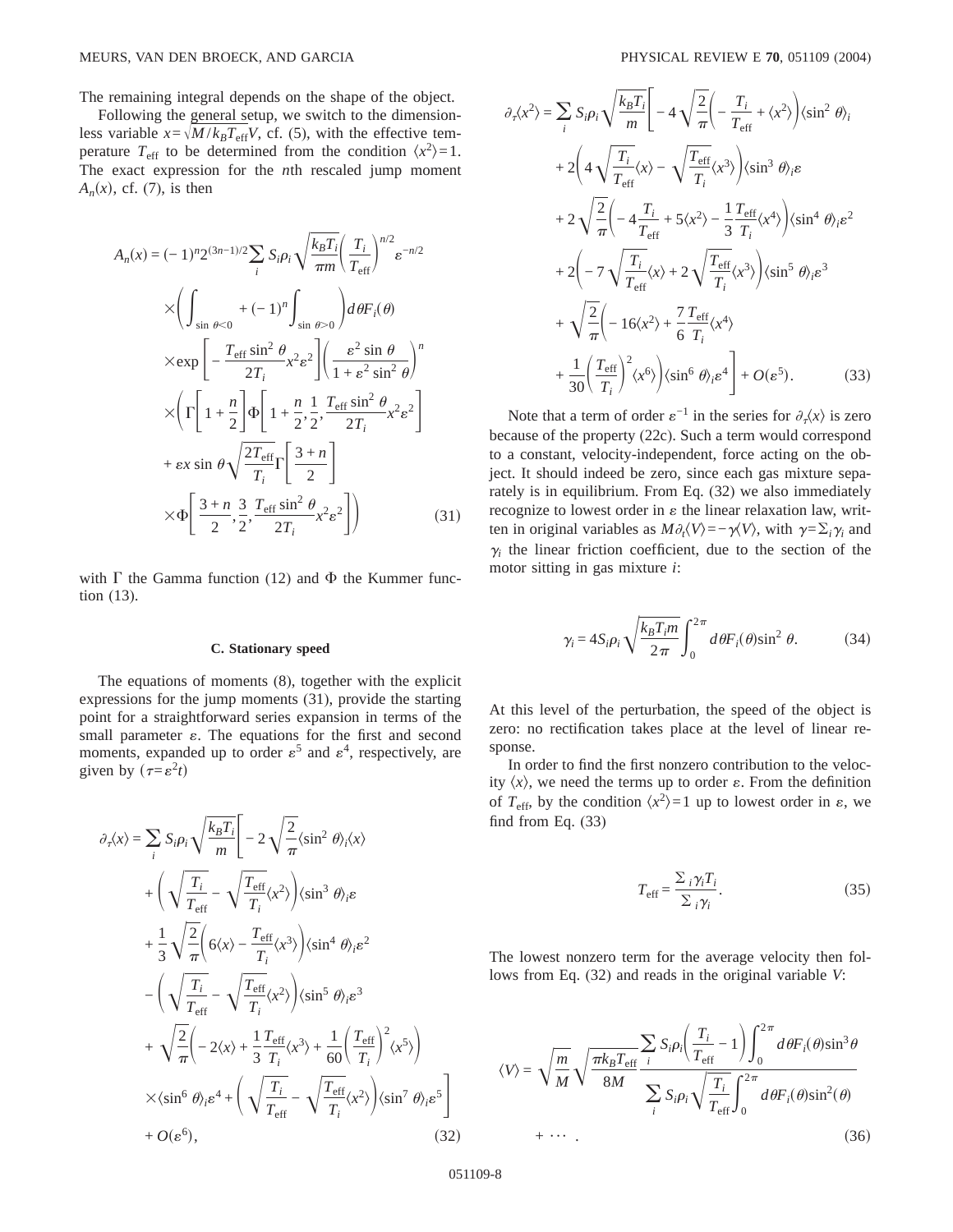This speed is equal to the expansion parameter times the thermal speed of the motor and further multiplied by a factor that depends on the geometric properties of the object. Note that the Brownian motor ceases to function in the absence of a temperature difference (when  $T_i = T_{\text{eff}}$  for all *i*) and in the macroscopic limit  $M \rightarrow \infty$  [since  $\langle V \rangle \sim 1/M$ ]. Note also that the speed is scale independent, i.e., independent of the actual size of the motor units:  $\langle V \rangle$  is invariant under the rescaling  $S_i$ to  $CS_i$ . To isolate more clearly the effect of the asymmetry of the motor on its speed, we focus on the case where the units have the same shape in all compartments, i.e.,  $F_i(\theta) \equiv F(\theta)$ and  $S_i \equiv S$ . One finds

$$
T_{\rm eff} = \frac{\sum_{i} \rho_i T_i^{3/2}}{\sum_{i} \rho_i \sqrt{T_i}},
$$
\n(37)

and

$$
\langle V \rangle = \sqrt{\frac{m}{M}} \sqrt{\frac{\pi k_B T_{\text{eff}}}{8M}} \frac{\sum_{i} \rho_i \left( \frac{T_i}{T_{\text{eff}}} - 1 \right)}{\sum_{i} \rho_i \sqrt{\frac{T_i}{T_{\text{eff}}}} \frac{\langle \sin^3 \theta \rangle}{\langle \sin^2 \theta \rangle} + \cdots
$$
\n(38)

In this case  $T_{\text{eff}}$  is independent of  $F(\theta)$  and the drift velocity is proportional to  $\langle \sin^3 \theta \rangle / \langle \sin^2 \theta \rangle$ , with the average defined with respect to  $F(\theta)$ . The latter ratio is in absolute value always smaller than 1, a value that can be reached for "strongly" asymmetric objects as will be shown below on specific examples. The resulting speed is then very large, i.e., comparable to the thermal speed.

Calculation of the average speed up to order  $\varepsilon^5$  requires the evaluation of  $\langle x^2 \rangle$ ,  $\langle x^3 \rangle$ ,  $\langle x^4 \rangle$ ,  $\langle x^5 \rangle$ , and  $\langle x^6 \rangle$ , up to orders  $\varepsilon^4$ ,  $\varepsilon^3$ ,  $\varepsilon^2$ ,  $\varepsilon$ , and  $\varepsilon^0$ , respectively, cf. Appendix B. This calculation has been carried out using symbolic manipulations, and the resulting expressions have been used in Table IV and Fig. 5. However, since the analytic expressions are very involved, we only reproduce the result here up to order  $\varepsilon^3$ :

$$
\langle V \rangle = \sqrt{\frac{m}{M}} \sqrt{\frac{\pi k_B T_{\text{eff}}}{8M}} \frac{\sum_{i} S_{i} \rho_i \left( \frac{T_i}{T_{\text{eff}}} - 1 \right) \langle \sin^3 \theta \rangle_i}{\sum_{i} S_{i} \rho_i \sqrt{\frac{T_i}{T_{\text{eff}}}} \langle \sin^2 \theta \rangle_i} + \left( \frac{m}{M} \right)^{3/2} \sqrt{\frac{\pi k_B T_{\text{eff}}}{8M}} \frac{\sum_{i} S_{i} \rho_i \left( 1 - \frac{T_i}{T_{\text{eff}}}}{\sum_{i} S_{i} \rho_i \sqrt{\frac{T_i}{T_{\text{eff}}}} \langle \sin^2 \theta \rangle_i} + \frac{\left( \sum_{i} S_{i} \rho_i \sqrt{\frac{T_i}{T_{\text{eff}}}} \langle \sin^2 \theta \rangle_i \right) \left( \sum_{i} S_{i} \rho_i \left( \frac{T_i}{T_{\text{eff}}} - \frac{7}{2} \right) \langle \sin^3 \theta \rangle_i \right)}{\sum_{i} S_{i} \rho_i \sqrt{\frac{T_i}{T_{\text{eff}}}} \langle \sin^2 \theta \rangle_i} + \frac{\sum_{i} S_{i} \rho_i \langle \sin^3 \theta \rangle_i}{\sum_{i} S_{i} \rho_i \sqrt{\frac{T_i}{T_{\text{eff}}}} \langle \sin^2 \theta \rangle_i} + \frac{\sum_{i} S_{i} \rho_i \langle \sin^3 \theta \rangle_i}{\sum_{i} S_{i} \rho_i \sqrt{\frac{T_i}{T_{\text{eff}}}} \langle \sin^2 \theta \rangle_i} - \frac{\sum_{i} S_{i} \rho_i \sqrt{\frac{T_i}{T_{\text{eff}}}} \langle \sin^3 \theta \rangle_i \left( \sum_{i} S_{i} \rho_i \left( \frac{T_i}{T_{\text{eff}}} - 1 \right) \langle \sin^3 \theta \rangle_i \right)}{\sum_{i} S_{i} \rho_i \sqrt{\frac{T_i}{T_{\text{eff}}}} \langle \sin^2 \theta \rangle_i} - \frac{\sum_{i} S_{i} \rho_i \sqrt{\frac{T_i}{T_{\text{eff}}}} \langle \sin^3 \theta \rangle_i \left( \sum_{i} S_{i} \rho_i \left( \frac{T_i}{T_{\text{eff}}} - 1 \right) \langle \sin^3 \theta \rangle_i \right)}{\sum_{i} S_{i} \rho_i \sqrt{\frac{T_i}{T_{\text{eff}}}} \langle \sin^2 \theta \
$$

#### **D. Special cases**

The above analytic result, Eq. (39), is valid for any convex shape of the constituting pieces. To illustrate the type of explicit results that are obtained, we focus on simple shapes like a disk, a bar, and a triangle. In Table I the circumference *S*, the form factor  $F(\theta)$  and the friction coefficient  $\gamma$  are calculated for these objects. Note that the friction coefficient of the bar is in agreement with the result of the adiabatic piston problem, cf. Eq. (18).

A thermal Brownian motor can only operate under nonequilibrium conditions, which can be achieved if at least two of such units are each located in a reservoir containing an ideal gas at a different temperature. The two units are rigidly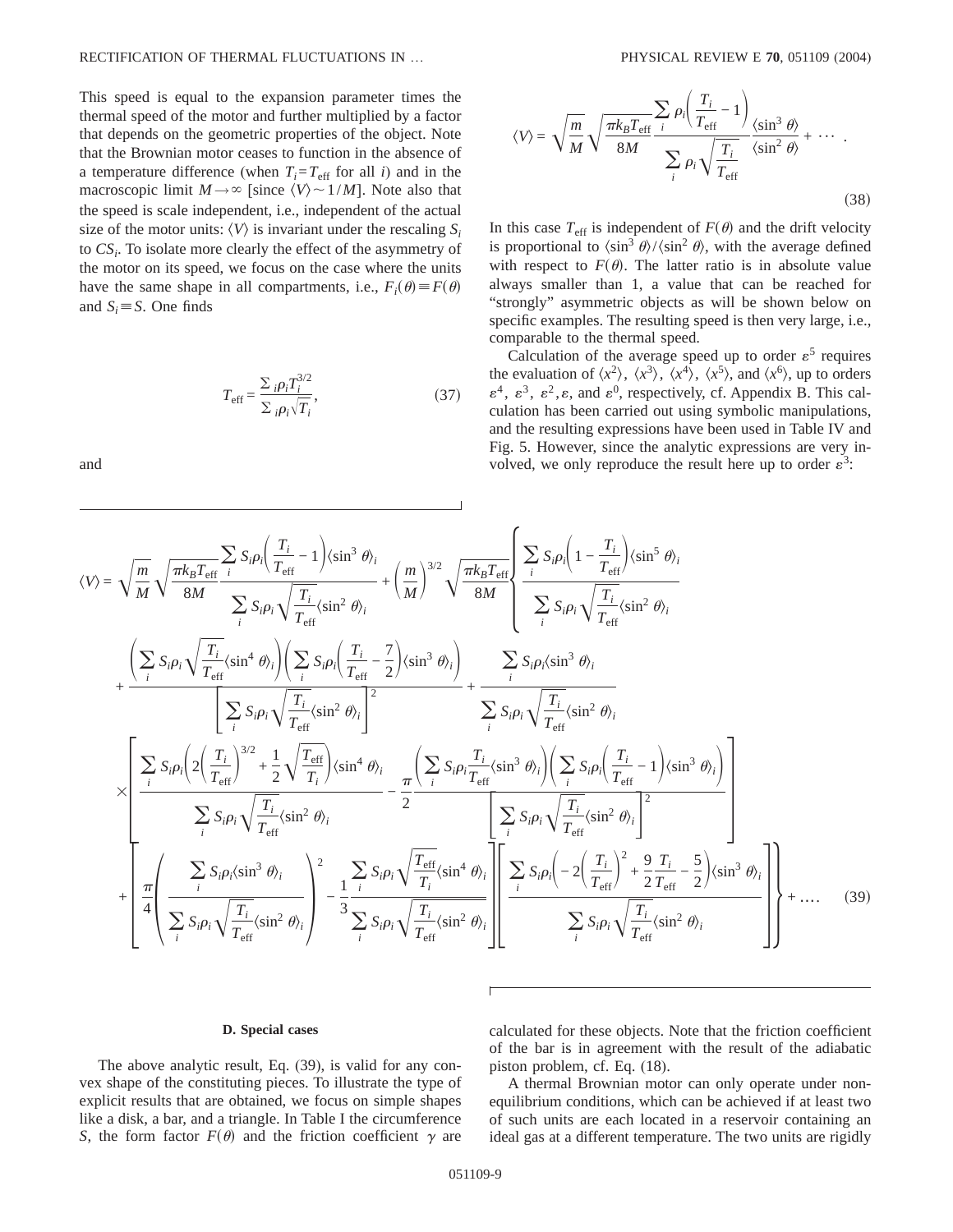

FIG. 5. Average speed of *Triangula* according to Eq. (B4). Top: the dependence of the velocity on the densities  $(T_1=1.0$  and  $T_2$ =5.0). Bottom: The stationary speed increases with the temperature difference ( $\rho_1=\rho_2=0.0022$ ). The following parameter values were used: mass of the gas particles *m*=1, total mass of the motor *M* =100, apex angle of the triangles  $2\theta_0 = \pi/18$  and  $k_B = 1$  by choice of units.

linked and can move as a single degree of freedom along the *x*-direction. Besides the nonequilibrium constraint, a spatial asymmetry is also required to yield a net motion. In particular, a construction with only bars and/or disks will not generate any net motion. One of the simplest motors one can imagine was introduced in [16] and will be referred to as *Triangula* [see Fig. 4(a)]. Two identical rigidly linked isosceles triangles (with apex angle  $2\theta_0$ , pointing in the *x*-direction) are each located in a reservoir containing a gas separately in equilibrium at a different temperature. The lowest order contribution to the average velocity of *Triangula* follows from Eq. (36), cf. Table I:

$$
\langle V \rangle_{Triangular} = \frac{\sqrt{2\pi k_B m}}{4M} (1 - \sin \theta_0) \frac{\rho_1 \rho_2 (T_1 - T_2)(\sqrt{T_1} - \sqrt{T_2})}{[\rho_1 \sqrt{T_1} + \rho_2 \sqrt{T_2}]^2}.
$$
\n(40)

The fact that the combination of the asymmetry and the temperature gradient is necessary to generate the systematic motion is contained in Eq. (40). If either  $T_1 = T_2$  or  $\theta_0 = \pi/2$  (the triangle becomes a bar and thus the asymmetry disappears), the average velocity vanishes. The corrections of order  $\varepsilon^3$  to this formula can be found in Appendix B. The dependence of the speed on the temperatures and densities are reproduced in Fig. 5. Note that from Eq. (40) it may be concluded that the speed of Triangula is maximal for  $\rho_1 \sqrt{T_1} = \rho_2 \sqrt{T_2}$ . Figure 4 also shows some other variations of the thermal Brownian motor. Their drift speed up to lowest order in  $\varepsilon$  can be found in Table II. One can easily verify that each thermal Brownian motor ceases to function when the spatial asymmetry or the temperature difference vanishes. In this context it is sometimes stated that equilibrium is a point of flux reversal. This is indeed the case for our microscopic model except when there are special symmetries in the system. When the units in the two reservoirs are not the same, the direction of the net motion changes when the temperature difference changes sign. From the models depicted in Fig. 4, only *Triangula* keeps its original direction of motion. In this latter case, the speed exhibits a parabolic minimum as a function of the temperature, with zero speed at equilibrium. The reason for this peculiar behavior derives from the permutational symmetry of identical units, implying that the speed must be invariant under the interchange of  $T_1, \rho_1$  with  $T_2, \rho_2$ . In particular it must be an even function of  $T_1 - T_2$  when  $\rho_1 = \rho_2$ .

TABLE I. The circumference *S*, the form factor  $F(\theta)$  and the friction coefficient  $\gamma$  in a gas with density  $\rho$  and temperature *T*, for a vertical bar of length *L*, a disk with radius *R* and an isosceles triangle with base *L* and apex angle  $2\theta_0$ , pointed in the *x*-direction.

| Shape    | Circumference $S$                           | Form factor $F(\theta)$                                                                                                               | Friction coefficient $\gamma$                         |
|----------|---------------------------------------------|---------------------------------------------------------------------------------------------------------------------------------------|-------------------------------------------------------|
| Bar      | 2L                                          | $\frac{1}{2} \left( \delta \left  \theta - \frac{\pi}{2} \right  + \delta \left  \theta - \frac{3\pi}{2} \right  \right)$             | $8L\rho \sqrt{\frac{k_B T m}{2\pi}}$                  |
| Disk     | $2\pi R$                                    | $1/2\pi$                                                                                                                              | $4\pi R\rho \sqrt{\frac{k_B T m}{2\pi}}$              |
| Triangle | $L \frac{1 + \sin \theta_0}{\sin \theta_0}$ | $\frac{2\delta[\theta-\frac{3\pi}{2}]\sin\theta_0+\delta[\theta-\theta_0]+\delta[\theta-(\pi-\theta_0)]}{}$<br>$2(1 + \sin \theta_0)$ | $4L\rho \sqrt{\frac{k_B T m}{2\pi}}(1+\sin \theta_0)$ |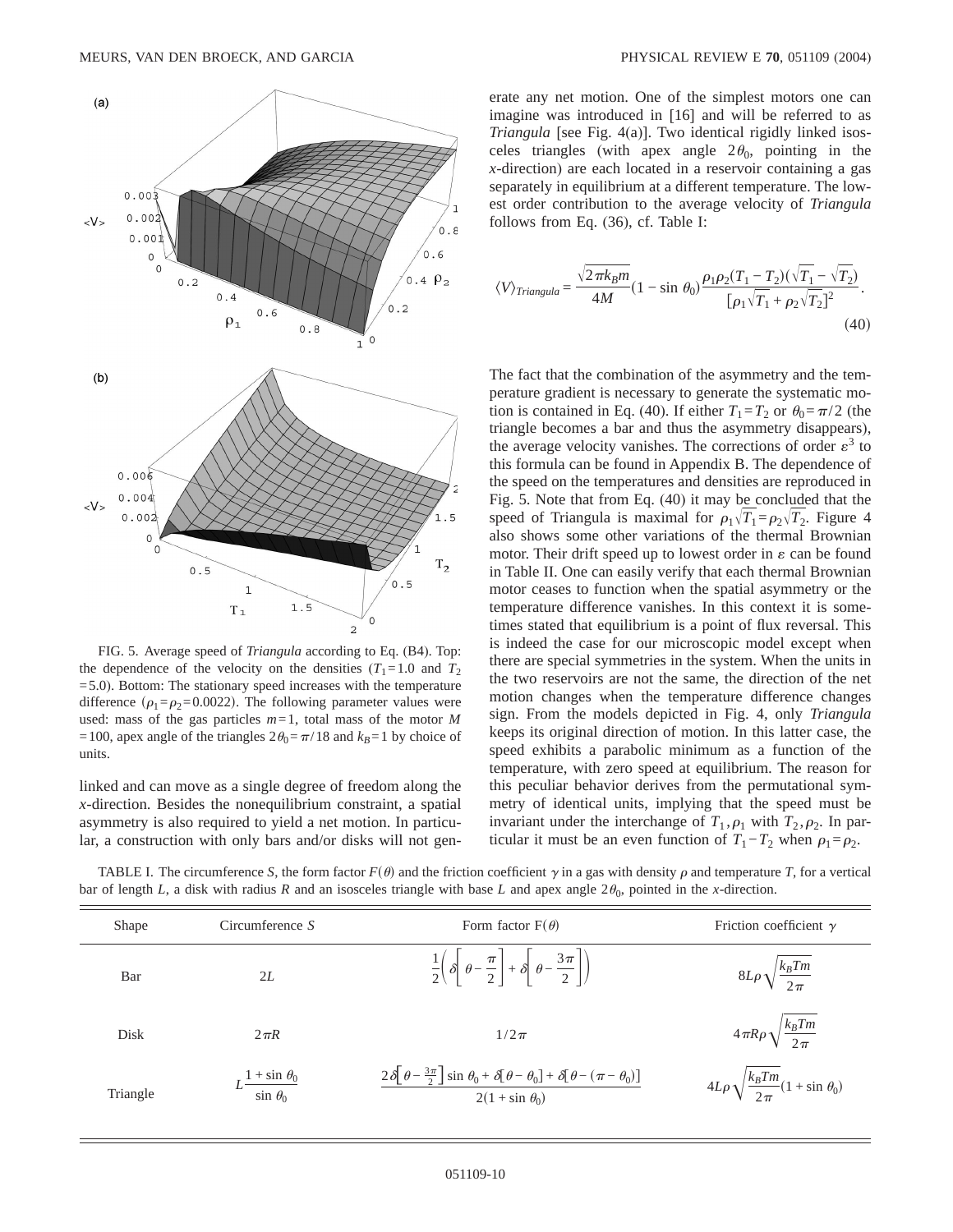TABLE II. Analytic result for the lowest order contribution to  $\langle V \rangle$  for the different constructions depicted in Fig. 4.

| Shape                 | Figure      | Stationary velocity $\langle V \rangle$ (order $\varepsilon$ )                                                                                                                                             |  |
|-----------------------|-------------|------------------------------------------------------------------------------------------------------------------------------------------------------------------------------------------------------------|--|
| Triangula             | Fig. $4(a)$ | $\frac{\sqrt{2\pi k_B m}}{4M}(1-\sin\theta_0)\frac{\rho_1\rho_2(T_1-T_2)(\sqrt{T_1}-\sqrt{T_2})}{[\rho_1\sqrt{T_1}+\rho_2\sqrt{T_2}]^2}$                                                                   |  |
| Triangle-bar          | Fig. $4(b)$ | $\frac{\sqrt{2\pi k_B m}}{4M}(1-\sin^2\theta_0)\frac{2\rho_1\rho_2\sqrt{T_1(T_1-T_2)}}{[2\Omega_0\sqrt{T_1}+\rho_0\sqrt{T_2}(1+\sin\theta_0)]^2}$                                                          |  |
| Triangle-<br>triangle | Fig. $4(c)$ | $\frac{\sqrt{2\pi k_B m}}{4M}(1-\sin\theta_0)\frac{\rho_1\rho_2(T_1-T_2)(\sqrt{T_1}+\sqrt{T_2})}{\sqrt{T_1}+\rho_2\sqrt{T_2}^2}$                                                                           |  |
| Triangle-disk         | Fig. $4(d)$ | $\frac{\sqrt{2\pi k_B m}}{4M} (1 - \sin^2 \theta_0) \frac{\pi R}{L} \frac{\rho_1 \rho_2 \sqrt{T_1} (T_1 - T_2)}{\left[\frac{\pi R}{I} \rho_1 \sqrt{T_1} + (1 + \sin \theta_0) \rho_2 \sqrt{T_2}\right]^2}$ |  |

## **V. COMPARISON WITH SIMULATIONS**

The analytic results for the adiabatic piston and the thermal Brownian motor are compared with the results of the numerical solution of the Boltzmann equation in Tables III and IV, respectively. To improve the precision of these simulations, we used a special technique for solving a Master equation, based on the introduction of a simple envelope process (see Appendix C for details). The agreement between theory and simulations is very satisfactory, and only breaks down, as expected, for small ratios *m*/*M* where the perturbative result becomes inaccurate. We have also included for completeness the results obtained by molecular dynamics simulations, cf. [16] for more details. We used low densities for the hard disks,  $\rho$ =0.0022, a regime in which one comes close to the properties of an ideal gas. Nevertheless one expects strong finite size effects, due to the fact that the reservoirs containing the gases are not very large. To cite just one

TABLE III. Stationary average speed of the *adiabatic piston* from the perturbative solution method up to order  $\varepsilon$ ,  $\varepsilon^3$ , and  $\varepsilon^5$ , compared with the result from a numerical solution of the Boltzmann equation. The following parameter values were used: particle densities  $\rho_1=10^{-2}$  and  $\rho_2=1$ , temperatures  $T_1=100$  and  $T_2=1$ , and mass of the gas particles  $m=1$ .  $k_B=1$  by choice of units.

| <b>Mass</b><br>M | Theory<br>$(order \varepsilon)$ | Theory<br>(order $\varepsilon + \varepsilon^3$ ) | Theory<br>(order $\varepsilon + \varepsilon^3 + \varepsilon^5$ ) | <b>Boltzmann</b><br>equation |
|------------------|---------------------------------|--------------------------------------------------|------------------------------------------------------------------|------------------------------|
| $\mathbf{1}$     | 5.64                            | $-7.82$                                          | 20.44                                                            | 1.411                        |
| .5               | 1.13                            | 0.590                                            | 0.8158                                                           | 0.7289                       |
| 20               | 0.282                           | 0.2484                                           | 0.2519                                                           | 0.2511                       |
| 50               | 0.113                           | 0.1074                                           | 0.1076                                                           | 0.1076                       |
| 100              | 0.0564                          | 0.05505                                          | 0.05508                                                          | 0.0554                       |
| 200              | 0.0282                          | 0.02786                                          | 0.02787                                                          | 0.0280                       |

important phenomenon, we note that the motion of the motor will generate sound waves that will reimpact on it. Taking this into account, the speeds observed in the molecular dynamics are in reasonable agreement with the theoretical and numerical results obtained from the Boltzmann equation. Notably the speed of the thermal motor in the hard disk gases is systematically larger by roughly 20 to 40%, for reasons that are unclear to us.

## **VI. DISCUSSION**

The problem of the Maxwell demon has been haunting the imagination and theoretical efforts of physicists for more than 100 years. While there is a consensus that one cannot rectify fluctuations at equilibrium, it is comforting that one can construct microscopic models, involving interactions with ideal gases only, for which this thesis can be verified explicitly. The same models can be used as test cases for another important field of interest, namely the rectification of thermal fluctuations in nonequilibrium, also referred to as Brownian motors. In this respect we claim that our model is a genuine Brownian motor: the rectification appears at the level of nonlinear response, where the usual separation between systematic and noise terms, as made explicit in a linear Langevin equation, is no longer possible. Hence the operation of our Brownian motor falls outside the scope of linear irreversible thermodynamics. It belongs to the realm of microscopic theory in which nonlinearity and noise form an intertwined part of the microscopic dynamics. This is in contrast to most of the Brownian motors discussed with mesoscopic theory. For example, the prototype model of one class of Brownian motors referred to as flashing ratchet can be described by diffusion in an external potential, a standard problem in linear irreversible thermodynamics.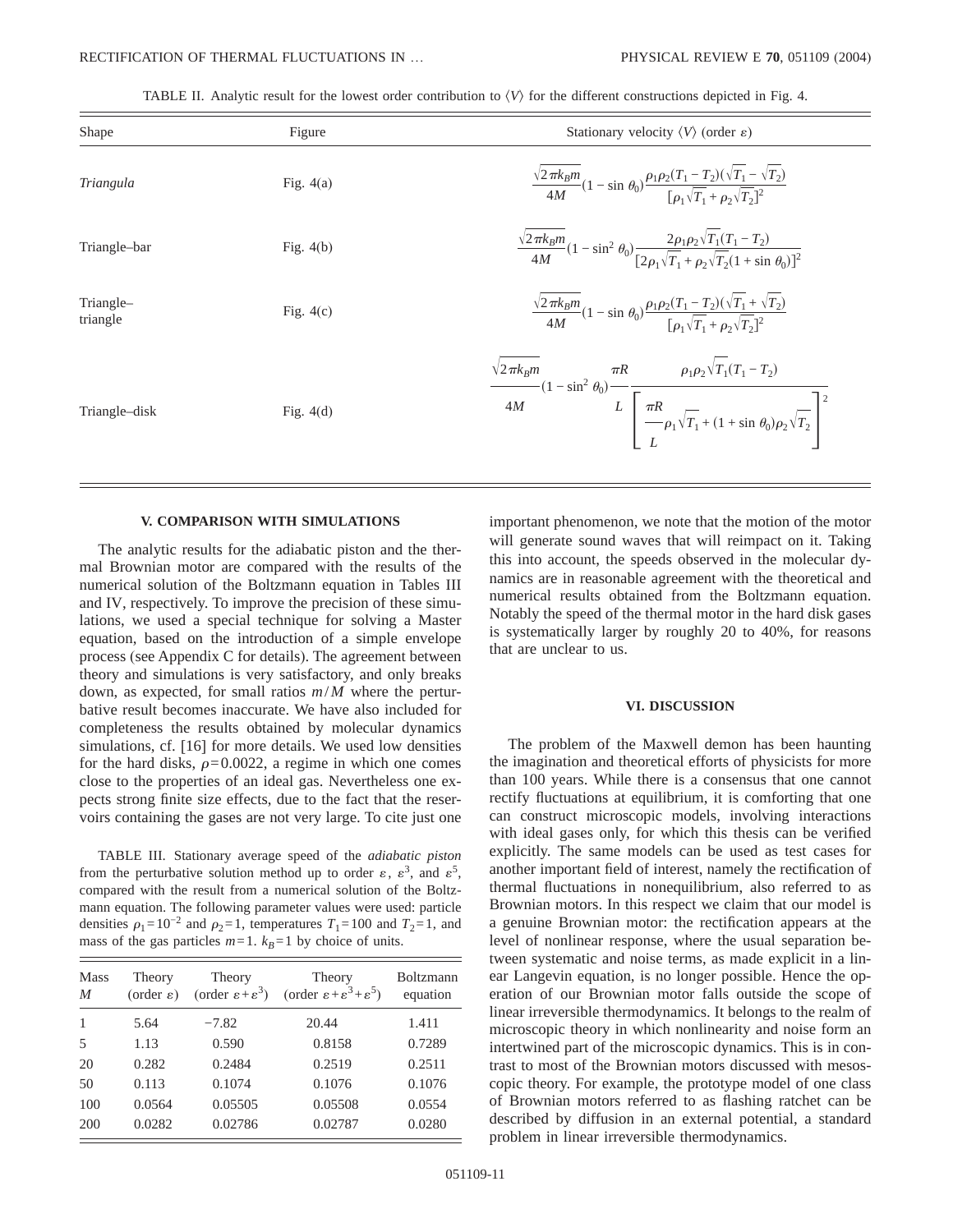TABLE IV. Stationary average speed of the thermal Brownian motor *Triangula* from the perturbative solution method up to order  $\varepsilon$ ,  $\varepsilon^3$ , and  $\varepsilon^5$ , compared with the result from a numerical solution of the Boltzmann equation. The following parameter values were used: particle densities  $\rho_1 = \rho_2 = 0.002$  22, temperatures  $T_1 = 1.9$  and  $T_2 = 0.1$ , mass of the particles  $m=1$  and apex angle of the triangle  $2\theta_0 = \pi/18$ .  $k_B = 1$  by choice of units. For comparison, we also include the speed observed in molecular dynamics, see [16] for more details.

| <b>Mass</b><br>M | Theory<br>$(order \varepsilon)$ | Theory<br>(order $\varepsilon + \varepsilon^3$ ) | Theory<br>(order $\varepsilon + \varepsilon^3 + \varepsilon^5$ ) | <b>Boltzmann</b><br>equation | Molecular<br>dynamics |
|------------------|---------------------------------|--------------------------------------------------|------------------------------------------------------------------|------------------------------|-----------------------|
| 1                | 0.38                            | $-1.23$                                          | 11.66                                                            | 0.057                        | 0.12                  |
| 5                | 0.076                           | 0.01188                                          | 0.1150                                                           | 0.0470                       | 0.064                 |
| 20               | 0.0190                          | 0.01502                                          | 0.01663                                                          | 0.0157                       | 0.024                 |
| 50               | 0.00762                         | 0.006 974                                        | 0.007 077                                                        | 0.0071                       | 0.0093                |
| 100              | 0.003 81                        | 0.003 648                                        | 0.003661                                                         | 0.0035                       | 0.0043                |
| 200              | 0.001 90                        | 0.001 864                                        | 0.001 866                                                        | 0.0017                       | 0.0021                |

 $\langle$ <sup>2</sup>

## **APPENDIX A: DETAILS ON THE CALCULATION FOR THE ADIABATIC PISTON**

Expansion of the rescaled jump moments  $A_n(x)$  (11) in the moment equations (8) yields the following power series expansion in  $\varepsilon = \sqrt{m/M}$ , with the first and second moments expanded up to fifth and fourth order in  $\varepsilon$  [cf. Eqs. (16) and (17)], respectively, and the higher moments  $\langle x^3 \rangle$ ,  $\langle x^4 \rangle$ ,  $\langle x^5 \rangle$ , and  $\langle x^6 \rangle$  up to  $\varepsilon^3$ ,  $\varepsilon^2$ ,  $\varepsilon$ , and  $\varepsilon^0$  respectively:

$$
\partial_{\tau}\langle x^{3}\rangle = 6(2f[3/2]\langle x\rangle - f[1/2]\langle x^{3}\rangle) - 3(4g[2] + g[0]\langle x^{4}\rangle)\varepsilon \n+ (-56f[3/2]\langle x\rangle + 24f[1/2]\langle x^{3}\rangle - f[-1/2]\langle x^{5}\rangle)\varepsilon^{2} \n+ 9(4g[2] + g[0]\langle x^{4}\rangle)\varepsilon^{3} + O(\varepsilon^{4}),
$$
\n(A1)

$$
\partial_{\tau}\langle x^{4}\rangle = 8(3f[3/2]\langle x^{2}\rangle - f[1/2]\langle x^{4}\rangle) - 4(12g[2]\langle x\rangle + g[0])
$$

$$
\times \langle x^{5}\rangle \rangle \varepsilon + 4\left(16f[5/2] - 44f[3/2]\langle x^{2}\rangle + 11f[1/2]\langle x^{4}\rangle - \frac{1}{3}f[-1/2]\langle x^{6}\rangle\right)\varepsilon^{2} + O(\varepsilon^{3}),
$$

$$
\partial_{\tau} \langle x^{5} \rangle = 10(4f[3/2]\langle x^{3} \rangle - f[1/2]\langle x^{5} \rangle) - 5(24g[2]\langle x^{2} \rangle + g[0]\langle x^{6} \rangle) \varepsilon + O(\varepsilon^{2}),
$$

$$
\partial_{\tau} \langle x^6 \rangle = 12(5f[3/2]\langle x^4 \rangle - f[1/2]\langle x^6 \rangle) + O(\varepsilon).
$$

In the stationary regime these equations form, together with Eqs. (16) and (17), an algebraic set of equations, which can be solved to find the stationary average velocity  $\langle x \rangle$  up to order  $\varepsilon^5$ . The result in terms of the original variable *V*  $=\sqrt{k_B T_{\text{eff}}/M}x$  is given in Eq. (21). The corresponding results for the higher order moments read

$$
V^{2}\rangle = \frac{k_{B}\sqrt{T_{1}T_{2}}}{M} + \frac{k_{B}m}{M^{2}}\left(\frac{\sqrt{T_{1}T_{2}}}{2} + \frac{\pi}{8}(\sqrt{T_{1}} - \sqrt{T_{2}})^{2}\right)
$$

$$
-\frac{1}{2}\frac{(\rho_{1}T_{1}^{-1/2} + \rho_{2}T_{2}^{-1/2})T_{1}T_{2}}{\rho_{1}\sqrt{T_{1}} + \rho_{2}\sqrt{T_{2}}}\right) + \frac{k_{B}m^{2}}{M^{3}}
$$

$$
\times \left(\frac{\sqrt{T_{1}T_{2}}}{4} - \frac{2}{3}\frac{(\rho_{1}T_{1}^{-1/2} + \rho_{2}T_{2}^{-1/2})^{2}(T_{1}T_{2})^{3/2}}{(\rho_{1}\sqrt{T_{1}} + \rho_{2}\sqrt{T_{2}})^{2}}\right)
$$

$$
-\frac{29\pi}{48}(\sqrt{T_{1}} - \sqrt{T_{2}})^{2} - \frac{3\pi^{2}}{16}\frac{(\sqrt{T_{1}} - \sqrt{T_{2}})^{4}}{\sqrt{T_{1}T_{2}}}
$$

$$
+\frac{35\pi}{48}\frac{\rho_{1}T_{1}^{5/2} + \rho_{2}T_{2}^{5/2}}{\rho_{1}\sqrt{T_{1}} + \rho_{2}\sqrt{T_{2}}}\frac{T_{1}T_{2}}{T_{1}T_{2}}
$$

$$
+\frac{1}{8}\frac{(\rho_{1}T_{1}^{-3/2} + \rho_{2}T_{2}^{-3/2})(T_{1}T_{2})^{3/2}}{\rho_{1}\sqrt{T_{1}} + \rho_{2}\sqrt{T_{2}}}
$$

$$
+\frac{7}{24}\frac{(\rho_{1}T_{1}^{-1/2} + \rho_{2}T_{2}^{-1/2})T_{1}T_{2}}{\rho_{1}\sqrt{T_{1}} + \rho_{2}\sqrt{T_{2}}}\right) + \cdots,
$$

$$
\langle V^3 \rangle = \frac{\sqrt{k_B^3 m \pi}}{2\sqrt{2}M^2} (\sqrt{T_1} - \sqrt{T_2}) \sqrt{T_1 T_2} + \frac{\sqrt{k_B^3 m^3 \pi}}{\sqrt{2}M^3}
$$
  
\n
$$
\times \left( -\frac{8}{3} (\sqrt{T_1} - \sqrt{T_2}) \sqrt{T_1 T_2} - \frac{3\pi}{4} (\sqrt{T_1} - \sqrt{T_2})^3 + \frac{7(\sqrt{T_1} - \sqrt{T_2})(\rho_1 T_1^{5/2} + \rho_2 T_2^{5/2})}{(\rho_1 \sqrt{T_1} + \rho_2 \sqrt{T_2}) \sqrt{T_1 T_2}} \right) + \cdots,
$$
  
\n
$$
\langle V^4 \rangle = 3 \left( \frac{k_B \sqrt{T_1 T_2}}{M} \right)^2 + \frac{k_B^2 m}{M^3} \left( -4T_1 T_2 - \frac{7\pi}{4} (\sqrt{T_1} - \sqrt{T_2})^2 + \sqrt{T_1 T_2} + 4 \frac{\rho_1 T_1^{5/2} + \rho_2 T_2^{5/2}}{\rho_1 \sqrt{T_1} + \rho_2 \sqrt{T_2}} \right) + \cdots,
$$
  
\n(A2)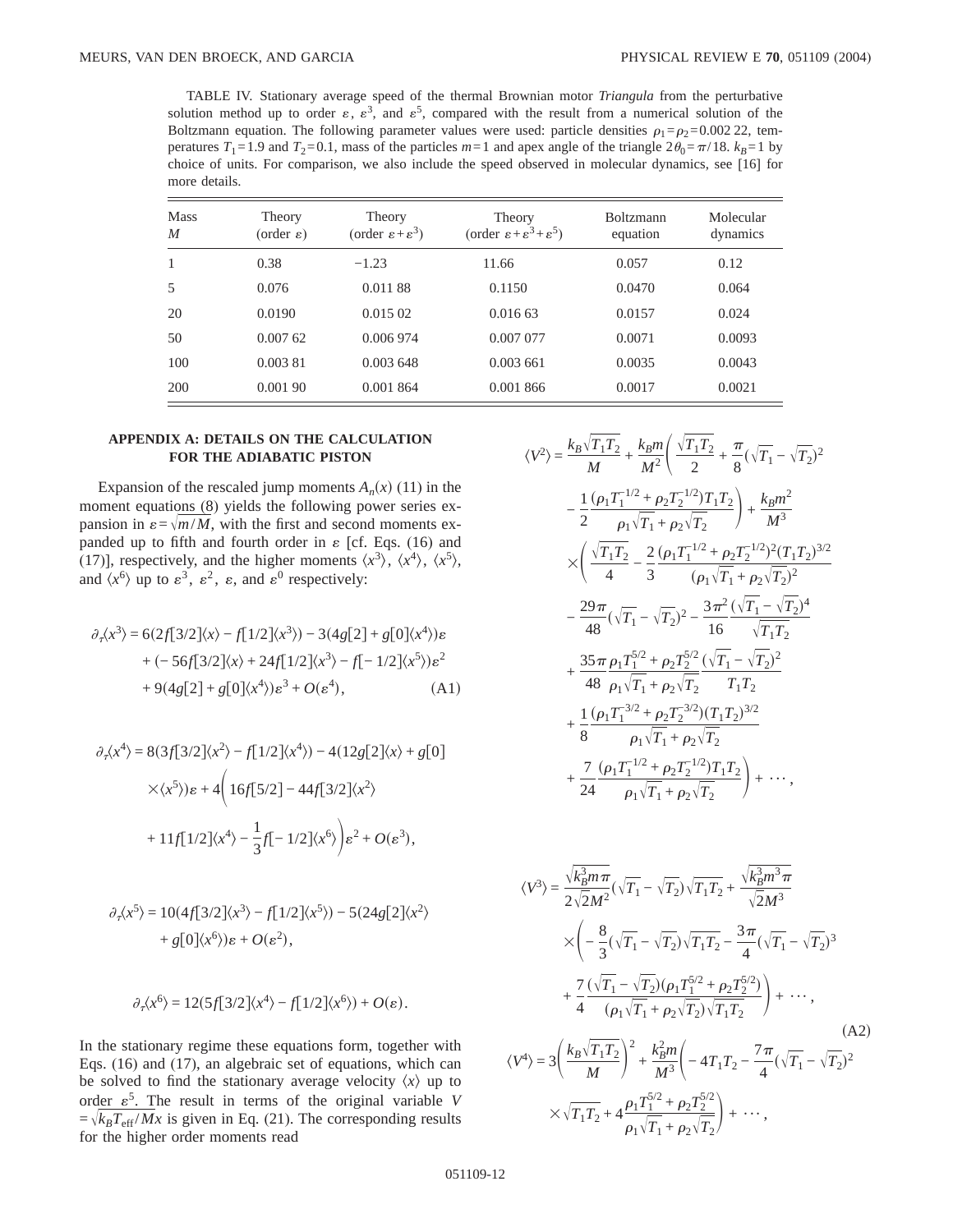$$
\langle V^5 \rangle = -\frac{\sqrt{k_B^5 m \pi}}{M^3} \frac{5}{2\sqrt{2}} (\sqrt{T_1} - \sqrt{T_2}) T_1 T_2 + \cdots,
$$
  

$$
\langle V^6 \rangle = 15 \left( \frac{k_B \sqrt{T_1 T_2}}{M} \right)^3 + \cdots.
$$

Note that the lowest order terms are consistent with the observation that the velocity distribution itself is Gaussian at the lowest order, cf. [14].

# **APPENDIX B: DETAILS ON THE CALCULATION FOR A THERMAL BROWNIAN MOTOR OF A GENERAL SHAPE**

A perturbative series in  $\varepsilon$  is given for the moments, obtained by the expansion of Eqs. (8), together with the jump moments defined in (11). The resulting expressions for the first and second moment up to order  $\varepsilon^5$  and  $\varepsilon^4$ , respectively, are given in Eqs. (32) and (33). Calculation of  $\langle V \rangle$  up to  $\varepsilon^5$ requires furthermore  $\langle x^3 \rangle$ ,  $\langle x^4 \rangle$ ,  $\langle x^5 \rangle$ , and  $\langle x^6 \rangle$  up to order  $\varepsilon^3$ ,  $\varepsilon^2$ ,  $\varepsilon$ , and  $\varepsilon^0$ , respectively:

$$
\partial_{\tau}\langle x^{3}\rangle = \sum_{i} S_{i}\rho_{i} \sqrt{\frac{k_{B}T_{i}}{m}} \Biggl\{ 6\sqrt{\frac{2}{\pi}} \Biggl( 2\frac{T_{i}}{T_{\text{eff}}} \langle x \rangle - \langle x^{3} \rangle \Biggr) \langle \sin^{2}\theta \rangle_{i} + 3 \Biggl( -4\Biggl( \frac{T_{i}}{T_{\text{eff}}} \Biggr)^{3/2} + 7\sqrt{\frac{T_{i}}{T_{\text{eff}}} \langle x^{2} \rangle} - \sqrt{\frac{T_{\text{eff}}}{T_{i}}} \langle x^{4} \rangle \Biggr) \langle \sin^{3}\theta \rangle_{i} \varepsilon + \sqrt{\frac{2}{\pi}} \Biggl( -56\frac{T_{i}}{T_{\text{eff}}} \langle x \rangle + 24 \langle x^{3} \rangle - \frac{T_{\text{eff}}}{T_{i}} \langle x^{5} \rangle \Biggr) \langle \sin^{4}\theta \rangle_{i} \varepsilon^{2} + 3 \Biggl( 12\Biggl( \frac{T_{i}}{T_{\text{eff}}} \Biggr)^{3/2} - 21\sqrt{\frac{T_{i}}{T_{\text{eff}}} \langle x^{2} \rangle + 3\sqrt{\frac{T_{\text{eff}}}{T_{i}}} \langle x^{4} \rangle \Biggr) \langle \sin^{5}\theta \rangle_{i} \varepsilon^{3} \Biggr\} + O(\varepsilon^{4}),
$$

$$
\partial_{\tau} \langle x^{4} \rangle = 4 \sum_{i} S_{i} \rho_{i} \sqrt{\frac{k_{B} T_{i}}{m}} \Bigg\{ 2 \sqrt{\frac{2}{\pi}} \Bigg( 3 \frac{T_{i}}{T_{\text{eff}}} \langle x^{2} \rangle - \langle x^{4} \rangle \Bigg) \langle \sin^{2} \theta \rangle_{i} + \Bigg( -12 \Bigg( \frac{T_{i}}{T_{\text{eff}}} \Bigg)^{3/2} \langle x \rangle + 10 \sqrt{\frac{T_{i}}{T_{\text{eff}}} \langle x^{3} \rangle} - \sqrt{\frac{T_{\text{eff}}}{T_{i}}} \langle x^{5} \rangle \Bigg) \langle \sin^{3} \theta \rangle_{i} \varepsilon + \sqrt{\frac{2}{\pi}} \Bigg( 16 \Bigg( \frac{T_{i}}{T_{\text{eff}}} \Bigg)^{2} - 44 \frac{T_{i}}{T_{\text{eff}}} \langle x^{2} \rangle + 11 \langle x^{4} \rangle - \frac{1}{3} \frac{T_{\text{eff}}}{T_{i}} \langle x^{6} \rangle \Bigg) \langle \sin^{4} \theta \rangle_{i} \varepsilon^{2} \Bigg\} + O(\varepsilon^{3}),
$$

$$
\partial_{\tau}\langle x^{5}\rangle = 5\sum_{i} S_{i}\rho_{i} \sqrt{\frac{k_{B}T_{i}}{m}} \Bigg\{ 2\sqrt{\frac{2}{\pi}} \Big( 4\frac{T_{i}}{T_{\rm eff}} \langle x^{3}\rangle - \langle x^{5}\rangle \Big) \langle \sin^{2}\theta \rangle_{i} + \Bigg( -24\Big(\frac{T_{i}}{T_{\rm eff}}\Big)^{3/2} \langle x^{2}\rangle + 13\sqrt{\frac{T_{i}}{T_{\rm eff}}} \langle x^{4}\rangle - \sqrt{\frac{T_{\rm eff}}{T_{i}}} \langle x^{6}\rangle \Big) \langle \sin^{3}\theta \rangle_{i} \epsilon \Bigg\} + O(\epsilon^{2}),
$$

$$
\partial_{\tau} \langle x^6 \rangle = 12 \sum_{i} S_i \rho_i \sqrt{\frac{k_B T_i}{m}} \left\{ \sqrt{\frac{2}{\pi}} \left( 5 \frac{T_i}{T_{\text{eff}}} \langle x^4 \rangle - \langle x^6 \rangle \right) \langle \sin^2 \theta \rangle_i \right\} + O(\varepsilon). \tag{B1}
$$

In the stationary regime, these equations form together with Eqs. (32) and (33) an algebraic set of equations from which the average velocity can be obtained up to order  $\varepsilon^5$ . The analytical expression in the original variable *V* up to  $\varepsilon^3$  is reproduced in Eq. (39). The corresponding power series for the higher moments of the stationary velocity distribution function are

$$
\langle V^{2} \rangle = \frac{k_{B}T_{\text{eff}}}{M} + \frac{k_{B}mT_{\text{eff}}}{M^{2}} \left\{ \frac{\sum_{i} S_{i}\rho_{i} \left( -2\left(\frac{T_{i}}{T_{\text{eff}}}\right)^{3/2} - \sum_{i} \sqrt{\frac{T_{i}}{T_{\text{eff}}}} - \frac{1}{2} \sqrt{\frac{T_{\text{eff}}}{T_{i}}} \right) \langle \sin^{4} \theta \rangle_{i}}{\sum_{i} S_{i}\rho_{i} \sqrt{\frac{T_{i}}{T_{\text{eff}}}} \langle \sin^{2} \theta \rangle_{i}} - \frac{\left(\sum_{i} S_{i}\rho_{i} \langle \sin^{3} \theta \rangle_{i}\right) \left(\sum_{i} S_{i}\rho_{i} \left(-2\left(\frac{T_{i}}{T_{\text{eff}}}\right)^{2} + \frac{13}{2} \frac{T_{i}}{T_{\text{eff}}} - \frac{5}{2} \right) \langle \sin^{3} \theta \rangle_{i}}{\sum_{i} S_{i}\rho_{i} - \frac{1}{2} \langle \sin^{3} \theta \rangle_{i}} \right)^{2} \left(\sum_{i} S_{i}\rho_{i} \frac{T_{i}}{T_{\text{eff}}}\right)^{2} + \cdots, \left[\sum_{i} S_{i}\rho_{i} \sqrt{\frac{T_{i}}{T_{\text{eff}}}} \langle \sin^{2} \theta \rangle_{i} \right]^{2} + \cdots, \left[\sum_{i} S_{i}\rho_{i} \sqrt{\frac{T_{i}}{T_{\text{eff}}}} \langle \sin^{2} \theta \rangle_{i} \right]^{2} + \cdots
$$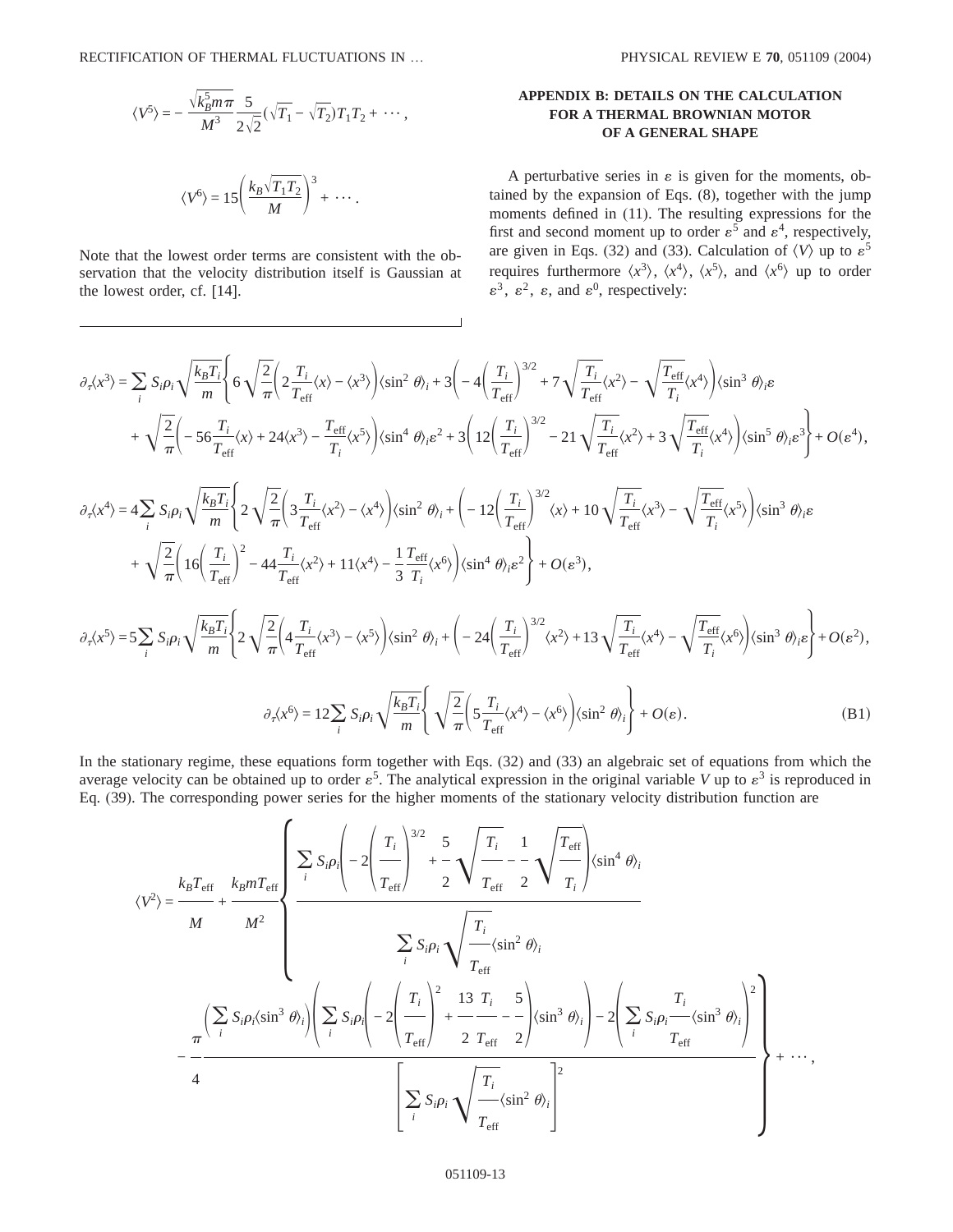$\overline{a}$ 

$$
\langle V^3 \rangle = \sqrt{\frac{m}{M}} \left( \frac{k_B T_{\text{eff}}}{M} \right)^{3/2} \left( \sqrt{\frac{\pi}{2}} \frac{i}{1} \frac{S_i \rho_i \left( -2 \left( \frac{T_i}{T_{\text{eff}}} \right)^2 + \frac{9}{2} \frac{T_i}{T_{\text{eff}}} - \frac{5}{2} \right) \langle \sin^3 \theta \rangle_i}{\sum_i S_i \rho_i \sqrt{\frac{T_i}{T_{\text{eff}}}} \langle \sin^2 \theta \rangle_i} \right) + \cdots ,
$$
\n
$$
\langle V^4 \rangle = 3 \left( \frac{k_B T_{\text{eff}}}{M} \right)^2 + \cdots ,
$$
\n
$$
\langle V^5 \rangle = \sqrt{\frac{m}{M}} \left( \frac{k_B T_{\text{eff}}}{M} \right)^{5/2} \left( \sqrt{\frac{\pi}{2}} \frac{\sum_i S_i \rho_i \left( -20 \left( \frac{T_i}{T_{\text{eff}}} \right)^2 + \frac{75}{2} \frac{T_i}{T_{\text{eff}}} - \frac{35}{2} \right) \langle \sin^3 \theta \rangle_i}{\sum_i S_i \rho_i \sqrt{\frac{T_i}{T_{\text{eff}}}} \langle \sin^2 \theta \rangle_i} \right) + \cdots ,
$$
\n
$$
\langle V^6 \rangle = 15 \left( \frac{k_B T_{\text{eff}}}{M} \right)^3 + \cdots .
$$
\n(B2)

For the particular case of *Triangula* [see Fig. 4(a)] one can verify that

 $\overline{a}$ 

$$
T_{\text{eff}} = \frac{\rho_1 T_1^{3/2} + \rho_2 T_2^{3/2}}{\rho_1 \sqrt{T_1} + \rho_2 \sqrt{T_2}},
$$
\n(B3)

$$
\langle \sin^n \theta \rangle = \frac{(-1)^n \sin \theta_0 + \sin^n \theta_0}{1 + \sin \theta_0}.
$$

The average speed of *Triangula* up to  $\varepsilon^3$  reads:

$$
\langle V \rangle = \sqrt{\frac{m}{M}} \sqrt{\frac{\pi k_B T_{\text{eff}}}{2M}} \frac{1}{2} (h[1] - h[0])(\sin \theta_0 - 1) + \left(\frac{m}{M}\right)^{3/2} \sqrt{\frac{\pi k_B T_{\text{eff}}}{2M}} \left\{ \frac{1}{2} (h[0] - h[1]) \frac{\sin^4 \theta_0 - 1}{\sin \theta_0 + 1} + \frac{\pi h[0]}{4} \left( -h[1]^2 - h[0]h[2] + \frac{13}{4} h[0]h[1] - \frac{5}{4} h[0]^2 \right) (\sin \theta_0 - 1)^3 + \left( \frac{1}{2} h[1/2]h[1] - \frac{7}{4} h[1/2]h[0] + h[0]h[3/2] \right) + \frac{1}{3} h[-1/2]h[2] - \frac{3}{4} h[-1/2]h[1] + \frac{2}{3} h[-1/2]h[0] \left( \frac{\sin \theta_0 - 1}{1 + \sin \theta_0} \right),
$$
\n(B4)

with

$$
h[n] = \frac{\rho_1 T_1^n + \rho_2 T_2^n}{\rho_1 \sqrt{T_1} + \rho_2 \sqrt{T_2}} T_{\text{eff}}^{n+1/2}.
$$
 (B5)

## **APPENDIX C: SIMULATION OF THE MASTER EQUATION**

Consider a Markov process, defined by the transition rate  $W(V|V')$ , for transitions from state *V'* to *V*. We decompose the transition rate as follows,

 $W(V|V') = R(V')P(V|V'),$ 

where  $R(V') = \int dV W(V|V')$  is the total rate and  $P(V|V')$  is the conditional probability. Stochastic trajectories of *V* may be easily produced if the probability *P* can be easily realized, that is, if it is simple to generate random values with that distribution. However, for complicated *W* and *P* this direct approach is often not possible and an alternative construction is necessary.

We introduce an "envelope" process,  $W^*(V|V')$ , for which  $W^* \geq W$  for all *V*, *V'*, cf. [20]. The difference